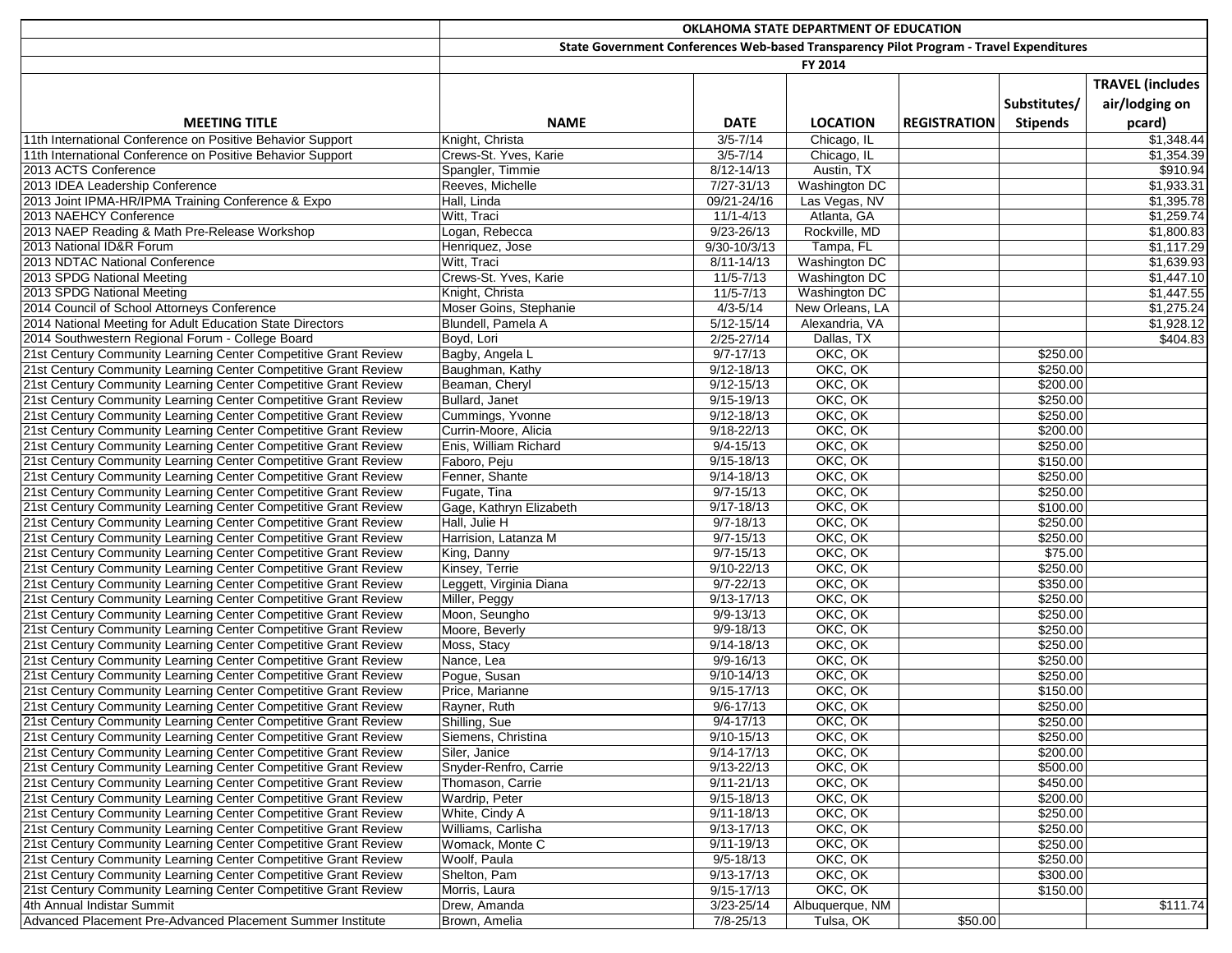| Advanced Placement Pre-Advanced Placement Summer Institute                               | Price, Curtis                           | $7/8 - 25/13$                  | Tulsa, OK                | \$50.00            |
|------------------------------------------------------------------------------------------|-----------------------------------------|--------------------------------|--------------------------|--------------------|
| Advanced Placement Pre-Advanced Placement Summer Institute                               | Starling, Laurie                        | 7/8-25/13                      | Tulsa, OK                | \$50.00            |
| Advanced Placement Pre-Advanced Placement Summer Institute                               | Sweetin, Pamela                         | 7/8-25/13                      | Tulsa, OK                | \$100.00           |
| Advanced Placement Pre-Advanced Placement Summer Institute                               | Trower, Amanda                          | 7/8-25/13                      | Tulsa, OK                | \$100.00           |
| Advanced Placement Summer Institute                                                      | Belter, Herbert                         | $7/8 - 11/13$                  | Norman, OK               | \$35.00            |
| <b>Advanced Placement Summer Institute</b>                                               | Belter, Meribeth                        | $7/8 - 11/13$                  | Norman, OK               | \$35.00            |
| Advanced Placement Summer Institute                                                      | Bender, Gail Ann                        | $7/8 - 11/13$                  | Norman, OK               | \$35.00            |
| Advanced Placement Summer Institute                                                      | Bryan, Tanner                           | $7/8 - 11/13$                  | Norman, OK               | \$35.00            |
| <b>Advanced Placement Summer Institute</b>                                               | Cole, Mary                              | $7/8 - 11/13$                  | Norman, OK               | \$35.00            |
| Advanced Placement Summer Institute                                                      | Dunkerson, Dena                         | $7/8 - 11/13$                  | Norman, OK               | \$35.00            |
| Advanced Placement Summer Institute                                                      | Gierhart, Shari                         | $7/8 - 11/13$                  | Norman, OK               | \$35.00            |
| <b>Advanced Placement Summer Institute</b>                                               | Hale, Amber                             | $7/8 - 11/13$                  | Norman, OK               | \$35.00            |
| Advanced Placement Summer Institute                                                      | Klement. Lyle Dean                      | $7/8 - 11/13$                  | Norman, OK               | \$35.00            |
| Advanced Placement Summer Institute                                                      | Moore, Wayne Clinton                    | $7/8 - 11/13$                  | Norman, OK               | \$35.00            |
| Advanced Placement Summer Institute                                                      | Nash, Cassie                            | $7/8 - 11/13$                  | Norman, OK               | \$35.00            |
| Advanced Placement Summer Institute                                                      | Petticrew, Richard                      | $7/8 - 11/13$                  | Norman, OK               | \$35.00            |
| <b>Advanced Placement Summer Institute</b>                                               | Roberson, Amy                           | $7/8 - 11/13$                  | Norman, OK               | \$35.00            |
| Advanced Placement Summer Institute                                                      |                                         | $7/8 - 11/13$                  | Norman, OK               |                    |
| Advanced Placement Summer Institute                                                      | Schulze, Jamie Nicole<br>Seewald, Denis | $7/8 - 11/13$                  | Norman, OK               | \$35.00<br>\$35.00 |
|                                                                                          |                                         |                                |                          | \$35.00            |
| <b>Advanced Placement Summer Institute</b><br><b>Advanced Placement Summer Institute</b> | Tomson, Ashley                          | $7/8 - 11/13$<br>$7/8 - 11/13$ | Norman, OK<br>Norman, OK |                    |
|                                                                                          | <b>Bartley, Gregory</b>                 |                                | Norman, OK               | \$35.00            |
| Advanced Placement Summer Institute                                                      | Bates, Laura                            | $7/8 - 11/13$                  |                          | \$35.00            |
| <b>Advanced Placement Summer Institute</b>                                               | Bergey, Jennifer                        | $7/8 - 11/13$                  | Norman, OK               | \$35.00            |
| Advanced Placement Summer Institute                                                      | Cooksey, Lori                           | $7/8 - 11/13$                  | Norman, OK               | \$35.00            |
| <b>Advanced Placement Summer Institute</b>                                               | Evatt, Jared                            | $7/8 - 11/13$                  | Norman, OK               | \$35.00            |
| <b>Advanced Placement Summer Institute</b>                                               | Goeken, Tamara                          | $7/8 - 11/13$                  | Norman, OK               | \$35.00            |
| Advanced Placement Summer Institute                                                      | Hanna, Jennie                           | $7/8 - 11/13$                  | Norman, OK               | \$35.00            |
| Advanced Placement Summer Institute                                                      | Hartin, Lori                            | $7/8 - 11/13$                  | Norman, OK               | \$35.00            |
| Advanced Placement Summer Institute                                                      | Keogh, Jennifer                         | $7/8 - 11/13$                  | Norman, OK               | \$35.00            |
| Advanced Placement Summer Institute                                                      | Matthew-Smith, Michelle                 | $7/8 - 11/13$                  | Norman, OK               | \$35.00            |
| <b>Advanced Placement Summer Institute</b>                                               | Maynard, John G                         | $7/8 - 11/13$                  | Norman, OK               | \$35.00            |
| Advanced Placement Summer Institute                                                      | Miller, Nancy                           | $7/8 - 11/13$                  | Norman, OK               | \$35.00            |
| Advanced Placement Summer Institute                                                      | Overton, Randy                          | $7/8 - 11/13$                  | Norman, OK               | \$35.00            |
| <b>Advanced Placement Summer Institute</b>                                               | Phillips, Suzanne                       | $7/8 - 11/13$<br>$7/8 - 11/13$ | Norman, OK<br>Norman, OK | \$35.00<br>\$35.00 |
| Advanced Placement Summer Institute                                                      | Rentzel, Jamie                          |                                |                          |                    |
| Advanced Placement Summer Institute                                                      | Watson, Mitchell                        | $7/8 - 11/13$                  | Norman, OK               | \$35.00            |
| <b>Advanced Placement Summer Institute</b>                                               | Billups, Amanda                         | $7/8 - 11/13$                  | Norman, OK               | \$35.00            |
| Advanced Placement Summer Institute                                                      | Bonner, Stephanie                       | $7/8 - 11/13$                  | Norman, OK               | \$35.00            |
| Advanced Placement Summer Institute<br><b>Advanced Placement Summer Institute</b>        | Davis, Ellen                            | $7/8 - 11/13$<br>$7/8 - 11/13$ | Norman, OK               | \$35.00            |
|                                                                                          | Dismore, Caitline Lindsey               |                                | Norman, OK               | \$35.00            |
| Advanced Placement Summer Institute                                                      | Gatlin, Juli                            | $7/8 - 11/13$                  | Norman, OK               | \$35.00            |
| Advanced Placement Summer Institute                                                      | Girdner, Karen                          | $7/8 - 11/13$                  | Norman, OK               | \$35.00            |
| Advanced Placement Summer Institute                                                      | Graham, Kayla Leigh                     | $7/8 - 11/13$                  | Norman, OK               | \$35.00            |
| Advanced Placement Summer Institute                                                      | Herren, DeLyna                          | $7/8 - 11/13$                  | Norman, OK               | \$35.00            |
| <b>Advanced Placement Summer Institute</b>                                               | Mayberry, Penny                         | $7/8 - 11/13$                  | Norman, OK               | \$35.00            |
| <b>Advanced Placement Summer Institute</b>                                               | Pham, Lam                               | $7/8 - 11/13$                  | Norman, OK               | \$35.00            |
| Advanced Placement Summer Institute<br>Advanced Placement Summer Institute               | Rucker, Sarah Beth                      | 7/8-11/13                      | Norman, OK               | \$35.00            |
|                                                                                          | Sanders, Danny                          | $7/8 - 11/13$<br>$7/8 - 11/13$ | Norman, OK               | \$35.00            |
| Advanced Placement Summer Institute<br>Advanced Placement Summer Institute               | Bradford, Amanda                        |                                | Norman, OK               | \$35.00            |
|                                                                                          | Brake, Brenda                           | $7/8 - 11/13$                  | Norman, OK               | \$35.00            |
| Advanced Placement Summer Institute                                                      | Casey, James Andrew                     | $7/8 - 11/13$                  | Norman, OK               | \$35.00            |
| Advanced Placement Summer Institute                                                      | Comley, Dayna                           | $7/8 - 11/13$                  | Norman, OK               | \$35.00            |
| Advanced Placement Summer Institute                                                      | Cramer, Renessa                         | $7/8 - 11/13$                  | Norman, OK               | \$35.00            |
| <b>Advanced Placement Summer Institute</b>                                               | Culwell, Sharla                         | $7/8 - 11/13$                  | Norman, OK               | \$35.00            |
| Advanced Placement Summer Institute                                                      | Durham, Shelly                          | $7/8 - 11/13$                  | Norman, OK               | \$35.00            |
| Advanced Placement Summer Institute                                                      | Field, Annetta                          | 7/8-11/13                      | Norman, OK               | \$35.00            |
| Advanced Placement Summer Institute                                                      | Haskins, Amy                            | $7/8 - 11/13$                  | Norman, OK               | \$35.00            |
| Advanced Placement Summer Institute                                                      | Kent, Kyle Thomas                       | $7/8 - 11/13$                  | Norman, OK               | \$35.00            |
| Advanced Placement Summer Institute                                                      | Lopez, Gladys Ivelisse                  | $7/8 - 11/13$                  | Norman, OK               | \$35.00            |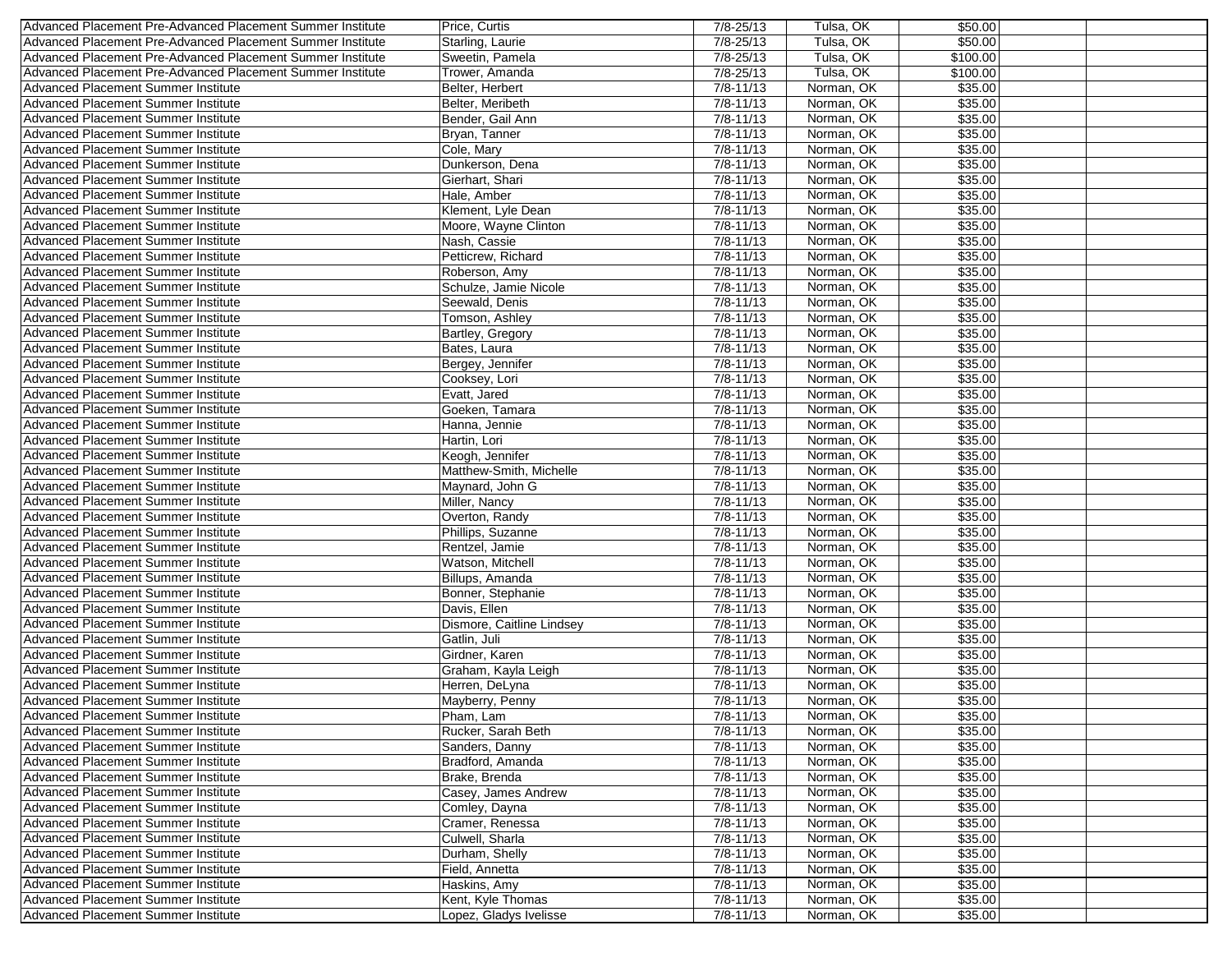| Advanced Placement Summer Institute                                                      | Lowery, Rachel         | $7/8 - 11/13$ | Norman, OK | \$35.00  |  |
|------------------------------------------------------------------------------------------|------------------------|---------------|------------|----------|--|
| Advanced Placement Summer Institute                                                      | McManus, Debra         | $7/8 - 11/13$ | Norman, OK | \$35.00  |  |
| Advanced Placement Summer Institute                                                      | McNeely, Kimberly      | $7/8 - 11/13$ | Norman, OK | \$35.00  |  |
| Advanced Placement Summer Institute                                                      | Morris, Rachel         | $7/8 - 11/13$ | Norman, OK | \$35.00  |  |
| Advanced Placement Summer Institute                                                      | Sooter, Gila Kathleen  | $7/8 - 11/13$ | Norman, OK | \$35.00  |  |
| <b>Advanced Placement Summer Institute</b>                                               | Tisdale, Aaron         | $7/8 - 11/13$ | Norman, OK | \$35.00  |  |
| <b>Advanced Placement Summer Institute</b>                                               | Tobey, Tonya Heather   | $7/8 - 11/13$ | Norman, OK | \$35.00  |  |
| Advanced Placement Summer Institute                                                      | Gonzales, Kelly        | $7/8 - 11/13$ | Norman, OK | \$35.00  |  |
| <b>Advanced Placement Summer Institute</b>                                               | Kirkpatrick, Sandra    | $7/8 - 11/13$ | Norman, OK | \$35.00  |  |
| Advanced Placement Summer Institute                                                      | Munhollon, Leslie      | $7/8 - 11/13$ | Norman, OK | \$35.00  |  |
| Advanced Placement Summer Institute                                                      | Price, Cody            | $7/8 - 11/13$ | Norman, OK | \$35.00  |  |
|                                                                                          |                        |               |            |          |  |
| <b>Advanced Placement Summer Institute</b><br><b>Advanced Placement Summer Institute</b> | Wynd, Megan            | $7/8 - 11/13$ | Norman, OK | \$35.00  |  |
|                                                                                          | Adcock. Norman         | $7/8 - 11/13$ | Norman, OK | \$35.00  |  |
| Advanced Placement Summer Institute                                                      | Beard, Country         | $7/8 - 11/13$ | Norman, OK | \$35.00  |  |
| <b>Advanced Placement Summer Institute</b>                                               | Ligon, Sara            | $7/8 - 11/13$ | Norman, OK | \$35.00  |  |
| Advanced Placement Summer Institute                                                      | Purcell High School    | $7/8 - 11/13$ | Norman, OK | \$70.00  |  |
| Advanced Placement Summer Institute                                                      | Thomas, Kellie         | $7/8 - 11/13$ | Norman, OK | \$35.00  |  |
| Advanced Placement Summer Institute                                                      | Green, Theresa         | $7/8 - 11/13$ | Norman, OK | \$35.00  |  |
| Advanced Placement Summer Institute                                                      | Longpine, Dena         | $7/8 - 11/13$ | Norman, OK | \$35.00  |  |
| <b>Advanced Placement Summer Institute</b>                                               | Siegman, Charley       | $7/8 - 11/13$ | Norman, OK | \$35.00  |  |
| Advanced Placement Summer Institute                                                      | Ozment, Kevin          | $7/8 - 11/13$ | Norman, OK | \$35.00  |  |
| <b>Advanced Placement Summer Institute</b>                                               | Hicks, Melissa         | $7/8 - 11/13$ | Norman, OK | \$35.00  |  |
| Advanced Placement, Pre-Advanced Placement Summer Inst                                   | Aycock, Peggy          | 7/8-25/13     | Tulsa, OK  | \$50.00  |  |
| Advanced Placement, Pre-Advanced Placement Summer Inst                                   | Butler, Lisa           | $7/8 - 25/13$ | Tulsa, OK  | \$50.00  |  |
| Advanced Placement, Pre-Advanced Placement Summer Inst                                   | Decker, Jessica        | 7/8-25/13     | Tulsa, OK  | \$50.00  |  |
| Advanced Placement, Pre-Advanced Placement Summer Inst                                   | Endecott, Sarah Jane   | 7/8-25/13     | Tulsa, OK  | \$50.00  |  |
| Advanced Placement, Pre-Advanced Placement Summer Inst                                   | Erwin, Nicole          | 7/8-25/13     | Tulsa, OK  | \$50.00  |  |
| Advanced Placement, Pre-Advanced Placement Summer Inst                                   | Fimple, Monica         | 7/8-25/13     | Tulsa, OK  | \$50.00  |  |
| Advanced Placement, Pre-Advanced Placement Summer Inst                                   | Frazier, Larahn        | $7/8 - 25/13$ | Tulsa, OK  | \$50.00  |  |
| Advanced Placement, Pre-Advanced Placement Summer Inst                                   | Glyckherr, Marla       | 7/8-25/13     | Tulsa, OK  | \$50.00  |  |
| Advanced Placement, Pre-Advanced Placement Summer Inst                                   | Haughey, Elizabeth     | 7/8-25/13     | Tulsa, OK  | \$100.00 |  |
| Advanced Placement, Pre-Advanced Placement Summer Inst                                   | Jestice, Beau          | $7/8 - 25/13$ | Tulsa, OK  | \$50.00  |  |
| Advanced Placement, Pre-Advanced Placement Summer Inst                                   | Johnson, Joan          | 7/8-25/13     | Tulsa, OK  | \$50.00  |  |
| Advanced Placement, Pre-Advanced Placement Summer Inst                                   | Johnson, Robert Lee    | 7/8-25/13     | Tulsa, OK  | \$50.00  |  |
| Advanced Placement, Pre-Advanced Placement Summer Inst                                   | Judd, Rachel Diana     | $7/8 - 25/13$ | Tulsa, OK  | \$50.00  |  |
| Advanced Placement, Pre-Advanced Placement Summer Inst                                   | Leeper, Olga           | $7/8 - 25/13$ | Tulsa, OK  | \$50.00  |  |
| Advanced Placement, Pre-Advanced Placement Summer Inst                                   | Lord, Edward           | 7/8-25/13     | Tulsa, OK  | \$100.00 |  |
|                                                                                          |                        | $7/8 - 25/13$ | Tulsa, OK  | \$50.00  |  |
| Advanced Placement, Pre-Advanced Placement Summer Inst                                   | Loria, Racheal         |               |            |          |  |
| Advanced Placement, Pre-Advanced Placement Summer Inst                                   | Matthews, Jessica      | 7/8-25/13     | Tulsa, OK  | \$50.00  |  |
| Advanced Placement, Pre-Advanced Placement Summer Inst                                   | Moery, Kristin Jill    | $7/8 - 25/13$ | Tulsa, OK  | \$50.00  |  |
| Advanced Placement, Pre-Advanced Placement Summer Inst                                   | Shivers, Arthur Grey   | 7/8-25/13     | Tulsa, OK  | \$50.00  |  |
| Advanced Placement, Pre-Advanced Placement Summer Inst                                   | Swinford, Karen E      | 7/8-25/13     | Tulsa, OK  | \$50.00  |  |
| Advanced Placement, Pre-Advanced Placement Summer Inst                                   | Taylor, Joshua         | $7/8 - 25/13$ | Tulsa, OK  | \$50.00  |  |
| Advanced Placement, Pre-Advanced Placement Summer Inst                                   | Ward, Martha           | $7/8 - 25/13$ | Tulsa, OK  | \$100.00 |  |
| Advanced Placement, Pre-Advanced Placement Summer Inst                                   | Wheeler, Ruth Ann      | $7/8 - 25/13$ | Tulsa, OK  | \$50.00  |  |
| Advanced Placement, Pre-Advanced Placement Summer Inst                                   | Baker, Michelle        | $7/8 - 25/13$ | Tulsa, OK  | \$50.00  |  |
| Advanced Placement, Pre-Advanced Placement Summer Inst                                   | Casale, Blanca         | $7/8 - 25/13$ | Tulsa, OK  | \$50.00  |  |
| Advanced Placement, Pre-Advanced Placement Summer Inst                                   | Daniels, Rolayna       | 7/8-25/13     | Tulsa, OK  | \$50.00  |  |
| Advanced Placement, Pre-Advanced Placement Summer Inst                                   | Davis, Leny            | $7/8 - 25/13$ | Tulsa, OK  | \$50.00  |  |
| Advanced Placement, Pre-Advanced Placement Summer Inst                                   | Harper, Christina      | 7/8-25/13     | Tulsa, OK  | \$50.00  |  |
| Advanced Placement, Pre-Advanced Placement Summer Inst                                   | Hillman, LaRie         | 7/8-25/13     | Tulsa, OK  | \$50.00  |  |
| Advanced Placement, Pre-Advanced Placement Summer Inst                                   | Marsh, Susan Gale      | 7/8-25/13     | Tulsa, OK  | \$50.00  |  |
| Advanced Placement, Pre-Advanced Placement Summer Inst                                   | Murray, Thomas Zachary | 7/8-25/13     | Tulsa, OK  | \$50.00  |  |
| Advanced Placement, Pre-Advanced Placement Summer Inst                                   | Nash, Jana Carol       | 7/8-25/13     | Tulsa, OK  | \$50.00  |  |
| Advanced Placement, Pre-Advanced Placement Summer Inst                                   | Perez, Maria           | 7/8-25/13     | Tulsa, OK  | \$50.00  |  |
| Advanced Placement, Pre-Advanced Placement Summer Inst                                   | Peterson, Rebecka      | 7/8-25/13     | Tulsa, OK  | \$50.00  |  |
| Advanced Placement, Pre-Advanced Placement Summer Inst                                   | Ramirez, Stacey Ann    | 7/8-25/13     | Tulsa, OK  | \$50.00  |  |
| Advanced Placement, Pre-Advanced Placement Summer Inst                                   | Reece, Miranda         | 7/8-25/13     | Tulsa, OK  | \$50.00  |  |
| Advanced Placement, Pre-Advanced Placement Summer Inst                                   | Rosario, Chavez        | 7/8-25/13     | Tulsa, OK  | \$50.00  |  |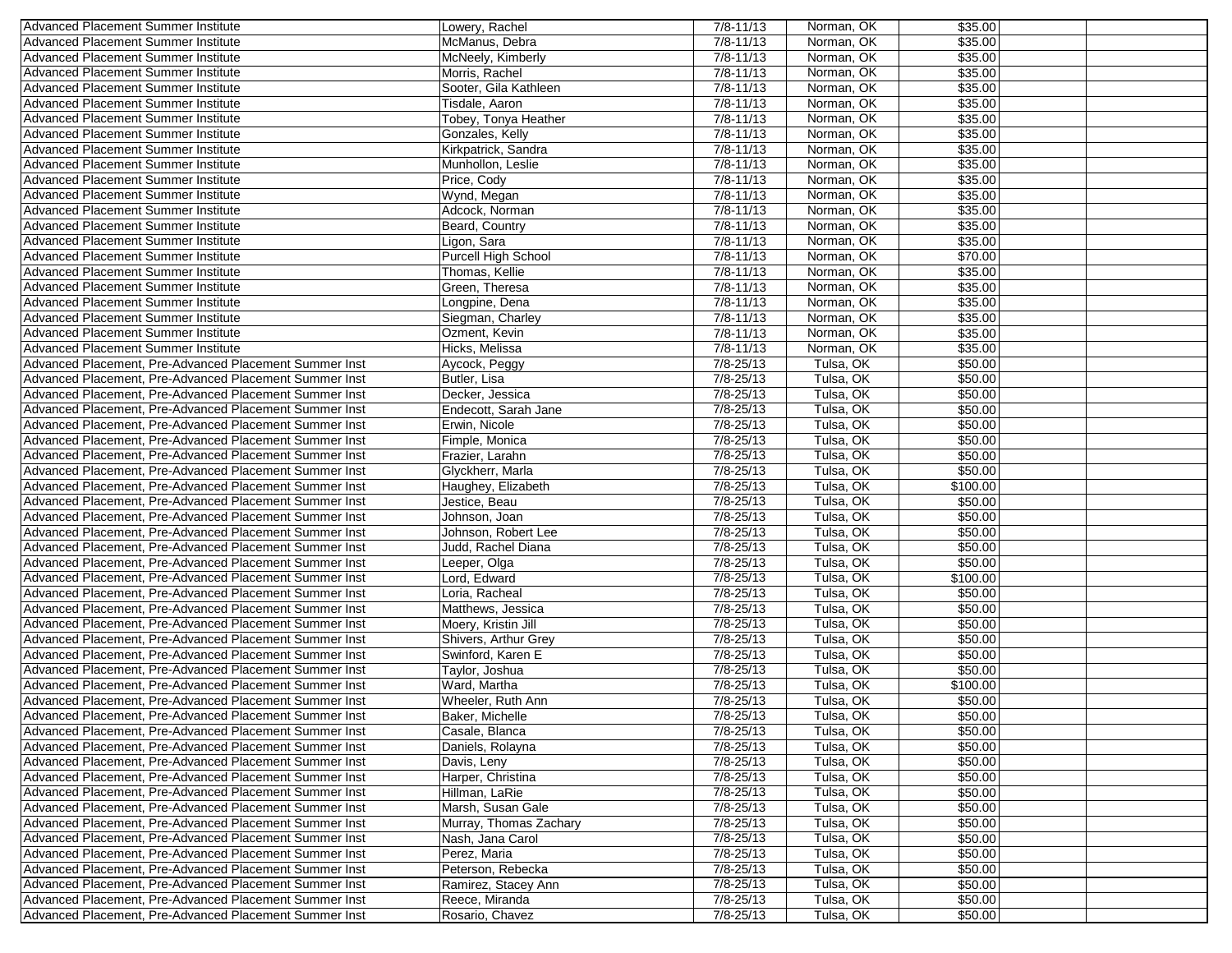| Advanced Placement, Pre-Advanced Placement Summer Inst | Smith, Janice Ann             | $7/8 - 25/13$                  | Tulsa, OK | \$50.00  |  |
|--------------------------------------------------------|-------------------------------|--------------------------------|-----------|----------|--|
| Advanced Placement, Pre-Advanced Placement Summer Inst | Sudbury, Mary                 | $7/8 - 25/13$                  | Tulsa, OK | \$50.00  |  |
| Advanced Placement, Pre-Advanced Placement Summer Inst | Swanson, Virginia             | $7/8 - 25/13$                  | Tulsa, OK | \$50.00  |  |
| Advanced Placement, Pre-Advanced Placement Summer Inst | Truex, Mary                   | $7/8 - 25/13$                  | Tulsa, OK | \$50.00  |  |
| Advanced Placement, Pre-Advanced Placement Summer Inst | Brennan, Thomas               | $7/8 - 25/13$                  | Tulsa, OK | \$50.00  |  |
| Advanced Placement, Pre-Advanced Placement Summer Inst | Higdon, Sheri                 | $7/8 - 25/13$                  | Tulsa, OK | \$50.00  |  |
| Advanced Placement, Pre-Advanced Placement Summer Inst | Highby-McLain, Kimberly Diane | $7/8 - 25/13$                  | Tulsa, OK | \$50.00  |  |
| Advanced Placement, Pre-Advanced Placement Summer Inst | Holmes, Sharon                | 7/8-25/13                      | Tulsa, OK | \$50.00  |  |
|                                                        |                               |                                |           |          |  |
| Advanced Placement, Pre-Advanced Placement Summer Inst | Hubbard, Robert               | $7/8 - 25/13$                  | Tulsa, OK | \$50.00  |  |
| Advanced Placement, Pre-Advanced Placement Summer Inst | Johnson, Jennifer             | $7/8 - 25/13$                  | Tulsa, OK | \$50.00  |  |
| Advanced Placement, Pre-Advanced Placement Summer Inst | Null, Brandon                 | $7/8 - 25/13$                  | Tulsa, OK | \$50.00  |  |
| Advanced Placement, Pre-Advanced Placement Summer Inst | Ruhl, Christopher             | $7/8 - 25/13$                  | Tulsa, OK | \$50.00  |  |
| Advanced Placement, Pre-Advanced Placement Summer Inst | Sanders, Bradley              | $7/8 - 25/13$                  | Tulsa, OK | \$50.00  |  |
| Advanced Placement, Pre-Advanced Placement Summer Inst | Stecklein, Barbara            | $7/8 - 25/13$                  | Tulsa, OK | \$50.00  |  |
| Advanced Placement, Pre-Advanced Placement Summer Inst | Urquhart, Audra               | $7/8 - 25/13$                  | Tulsa, OK | \$50.00  |  |
| Advanced Placement, Pre-Advanced Placement Summer Inst | Van Horn, Debora Kay          | $7/8 - 25/13$                  | Tulsa, OK | \$50.00  |  |
| Advanced Placement, Pre-Advanced Placement Summer Inst | Weilacher, Heather            | $7/8 - 25/13$                  | Tulsa, OK | \$50.00  |  |
| Advanced Placement, Pre-Advanced Placement Summer Inst | Wheaton-Roberts, Deena        | $7/8 - 25/13$                  | Tulsa, OK | \$50.00  |  |
| Advanced Placement, Pre-Advanced Placement Summer Inst | White, Judith Ann             | $7/8 - 25/13$                  | Tulsa, OK | \$50.00  |  |
| Advanced Placement, Pre-Advanced Placement Summer Inst | White, Paula                  | $7/8 - 25/13$                  | Tulsa, OK | \$50.00  |  |
| Advanced Placement, Pre-Advanced Placement Summer Inst | Zamor, Marianne               | $7/8 - 25/13$                  | Tulsa, OK | \$100.00 |  |
| Advanced Placement, Pre-Advanced Placement Summer Inst | Bardin, Barbara               | $7/8 - 25/13$                  | Tulsa, OK | \$100.00 |  |
| Advanced Placement, Pre-Advanced Placement Summer Inst | Coffman, Randall              | $7/8 - 25/13$                  | Tulsa, OK | \$50.00  |  |
| Advanced Placement, Pre-Advanced Placement Summer Inst | Collier, Jordan Alisha        | $7/8 - 25/13$                  | Tulsa, OK | \$50.00  |  |
|                                                        |                               |                                |           |          |  |
| Advanced Placement, Pre-Advanced Placement Summer Inst | Dover, Mark Thomas            | 7/8-25/13                      | Tulsa, OK | \$50.00  |  |
| Advanced Placement, Pre-Advanced Placement Summer Inst | Duffy, Zacharias              | $7/8 - 25/13$                  | Tulsa, OK | \$50.00  |  |
| Advanced Placement, Pre-Advanced Placement Summer Inst | Embry, Martha                 | $7/8 - 25/13$                  | Tulsa, OK | \$50.00  |  |
| Advanced Placement, Pre-Advanced Placement Summer Inst | Guerreno, Blanca              | $7/8 - 25/13$                  | Tulsa, OK | \$50.00  |  |
| Advanced Placement. Pre-Advanced Placement Summer Inst | Hill, Deborah                 | $7/8 - 25/13$                  | Tulsa, OK | \$50.00  |  |
| Advanced Placement, Pre-Advanced Placement Summer Inst | Hofstetter, Susan             | $7/8 - 25/13$                  | Tulsa, OK | \$50.00  |  |
| Advanced Placement, Pre-Advanced Placement Summer Inst | Joiner, Shelby                | $7/8 - 25/13$                  | Tulsa, OK | \$50.00  |  |
| Advanced Placement, Pre-Advanced Placement Summer Inst | Mowery, DeLora                | $7/8 - 25/13$                  | Tulsa, OK | \$50.00  |  |
| Advanced Placement, Pre-Advanced Placement Summer Inst | Perlingiere, Julie Marie      | 7/8-25/13                      | Tulsa, OK | \$50.00  |  |
| Advanced Placement, Pre-Advanced Placement Summer Inst | Richmond, Linda               | $7/8 - 25/13$                  | Tulsa, OK | \$50.00  |  |
| Advanced Placement, Pre-Advanced Placement Summer Inst | Smith, Paula                  | 7/8-25/13                      | Tulsa, OK | \$50.00  |  |
| Advanced Placement, Pre-Advanced Placement Summer Inst | Sooter, Gila Kathleen         | $7/8 - 25/13$                  | Tulsa, OK | \$50.00  |  |
| Advanced Placement, Pre-Advanced Placement Summer Inst | Steiner, Elliot               | $7/8 - 25/13$                  | Tulsa, OK | \$50.00  |  |
| Advanced Placement, Pre-Advanced Placement Summer Inst | Tarrant, Kara                 | $7/8 - 25/13$                  | Tulsa, OK | \$50.00  |  |
| Advanced Placement, Pre-Advanced Placement Summer Inst | Todd, Brilla Lee              | 7/8-25/13                      | Tulsa, OK | \$50.00  |  |
| Advanced Placement, Pre-Advanced Placement Summer Inst | Underwood, Ladora Michele     | $7/8 - 25/13$                  | Tulsa, OK | \$50.00  |  |
| Advanced Placement, Pre-Advanced Placement Summer Inst | Westfall, Belinda             | $7/8 - 25/13$                  | Tulsa, OK | \$50.00  |  |
| Advanced Placement, Pre-Advanced Placement Summer Inst | Wright, Leslie                | 7/8-25/13                      | Tulsa, OK | \$50.00  |  |
| Advanced Placement, Pre-Advanced Placement Summer Inst |                               | $7/8 - 25/13$                  | Tulsa, OK | \$50.00  |  |
|                                                        | Yukon High School             |                                |           |          |  |
| Advanced Placement, Pre-Advanced Placement Summer Inst | Grabowski, Jime Alena         | $7/8 - 25/13$<br>$7/8 - 25/13$ | Tulsa, OK | \$50.00  |  |
| Advanced Placement, Pre-Advanced Placement Summer Inst | Hall, Altha                   |                                | Tulsa, OK | \$50.00  |  |
| Advanced Placement, Pre-Advanced Placement Summer Inst | Hamersley, Dana               | $7/8 - 25/13$                  | Tulsa, OK | \$50.00  |  |
| Advanced Placement, Pre-Advanced Placement Summer Inst | Harber, Darren                | $7/8 - 25/13$                  | Tulsa, OK | \$50.00  |  |
| Advanced Placement, Pre-Advanced Placement Summer Inst | Herndon, Sherilyn             | $7/8 - 25/13$                  | Tulsa, OK | \$50.00  |  |
| Advanced Placement, Pre-Advanced Placement Summer Inst | Herren, DeLyna                | 7/8-25/13                      | Tulsa, OK | \$50.00  |  |
| Advanced Placement, Pre-Advanced Placement Summer Inst | Hunter, Sheila                | 7/8-25/13                      | Tulsa, OK | \$50.00  |  |
| Advanced Placement, Pre-Advanced Placement Summer Inst | Jennings, Krystal             | $7/8 - 25/13$                  | Tulsa, OK | \$50.00  |  |
| Advanced Placement, Pre-Advanced Placement Summer Inst | Jones, Michael                | 7/8-25/13                      | Tulsa, OK | \$50.00  |  |
| Advanced Placement, Pre-Advanced Placement Summer Inst | Kee, Michael                  | $7/8 - 25/13$                  | Tulsa, OK | \$50.00  |  |
| Advanced Placement, Pre-Advanced Placement Summer Inst | Krehbiel, Phyllis             | $7/8 - 25/13$                  | Tulsa, OK | \$50.00  |  |
| Advanced Placement, Pre-Advanced Placement Summer Inst | Krenz, Ann                    | 7/8-25/13                      | Tulsa, OK | \$50.00  |  |
| Advanced Placement, Pre-Advanced Placement Summer Inst | Lee, Kalin                    | 7/8-25/13                      | Tulsa, OK | \$50.00  |  |
| Advanced Placement, Pre-Advanced Placement Summer Inst | Lewis, Melinda                | 7/8-25/13                      | Tulsa, OK | \$50.00  |  |
| Advanced Placement, Pre-Advanced Placement Summer Inst | Logan, Beth Marie             | $7/8 - 25/13$                  | Tulsa, OK | \$50.00  |  |
| Advanced Placement, Pre-Advanced Placement Summer Inst | Marlow, Deanna                | 7/8-25/13                      | Tulsa, OK | \$50.00  |  |
|                                                        |                               |                                |           |          |  |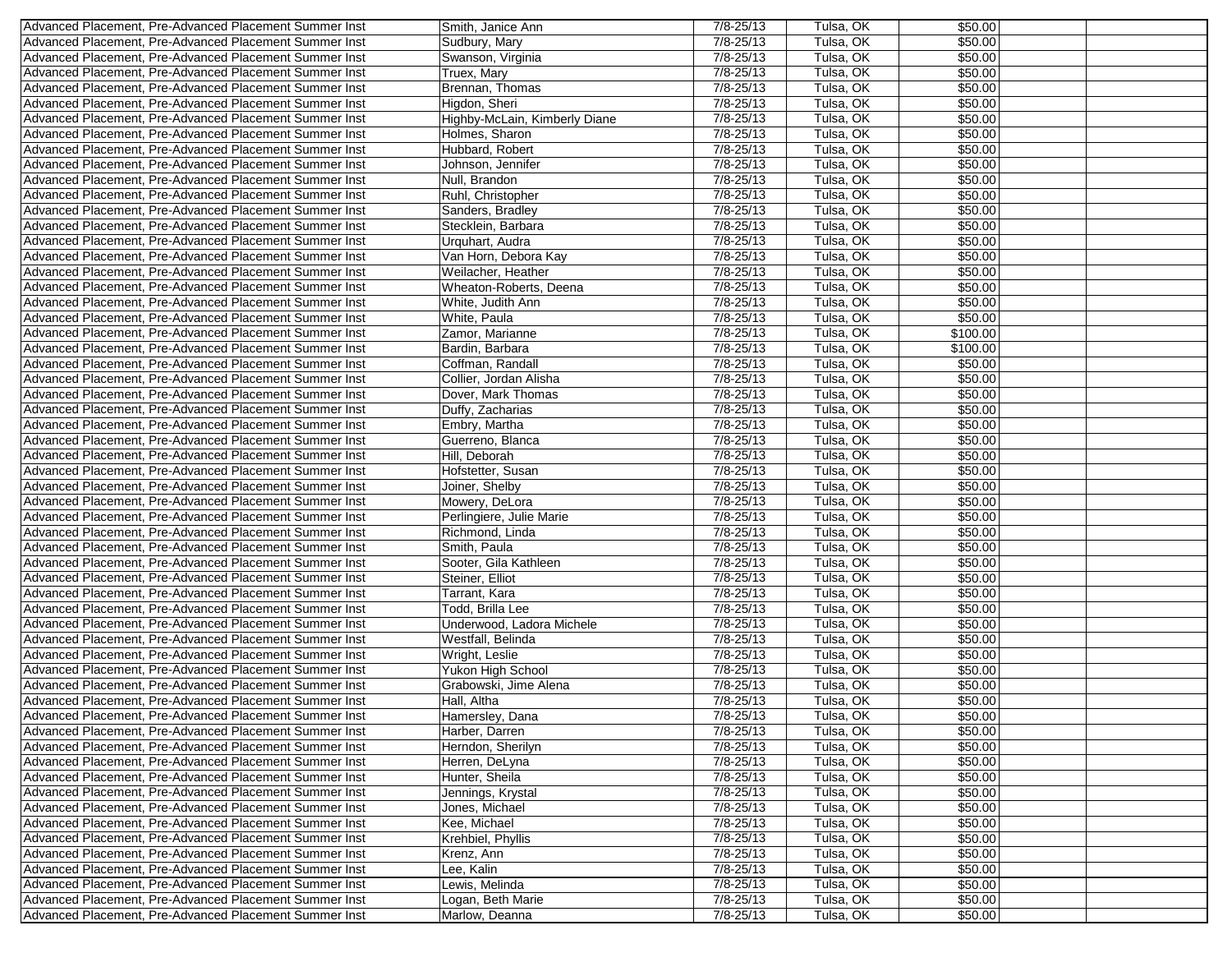| Advanced Placement, Pre-Advanced Placement Summer Inst | McDonald, Dennis         | $7/8 - 25/13$ | Tulsa, OK              | \$50.00  |  |
|--------------------------------------------------------|--------------------------|---------------|------------------------|----------|--|
| Advanced Placement, Pre-Advanced Placement Summer Inst | McLaughlin, Jerreth Lynn | $7/8 - 25/13$ | Tulsa, OK              | \$50.00  |  |
| Advanced Placement, Pre-Advanced Placement Summer Inst | Medina, Yamille          | $7/8 - 25/13$ | Tulsa, OK              | \$50.00  |  |
| Advanced Placement, Pre-Advanced Placement Summer Inst | Moore, Donna             | $7/8 - 25/13$ | Tulsa, OK              | \$50.00  |  |
| Advanced Placement, Pre-Advanced Placement Summer Inst | Moreau, Steven Paul      | $7/8 - 25/13$ | Tulsa, OK              | \$100.00 |  |
| Advanced Placement, Pre-Advanced Placement Summer Inst | Mueller, Sandra          | $7/8 - 25/13$ | Tulsa, OK              | \$50.00  |  |
| Advanced Placement, Pre-Advanced Placement Summer Inst | Munger, John Robert      | $7/8 - 25/13$ | Tulsa, OK              | \$50.00  |  |
| Advanced Placement, Pre-Advanced Placement Summer Inst | Nelson, Gayla Ruth       | 7/8-25/13     | Tulsa, OK              | \$50.00  |  |
| Advanced Placement, Pre-Advanced Placement Summer Inst | Oppel, Gregory           | $7/8 - 25/13$ | Tulsa, OK              | \$50.00  |  |
|                                                        |                          | $7/8 - 25/13$ |                        |          |  |
| Advanced Placement, Pre-Advanced Placement Summer Inst | Peterson, Adam Clayton   |               | Tulsa, OK<br>Tulsa, OK | \$50.00  |  |
| Advanced Placement, Pre-Advanced Placement Summer Inst | Pilkington, Parker       | $7/8 - 25/13$ |                        | \$50.00  |  |
| Advanced Placement, Pre-Advanced Placement Summer Inst | Poindexter, Naomi        | $7/8 - 25/13$ | Tulsa, OK              | \$50.00  |  |
| Advanced Placement, Pre-Advanced Placement Summer Inst | Potter, Catherine        | $7/8 - 25/13$ | Tulsa, OK              | \$50.00  |  |
| Advanced Placement, Pre-Advanced Placement Summer Inst | Provance, Hannah         | $7/8 - 25/13$ | Tulsa, OK              | \$100.00 |  |
| Advanced Placement. Pre-Advanced Placement Summer Inst | Ray, Darrell             | $7/8 - 25/13$ | Tulsa, OK              | \$50.00  |  |
| Advanced Placement, Pre-Advanced Placement Summer Inst | Rhodes, Denise           | $7/8 - 25/13$ | Tulsa, OK              | \$100.00 |  |
| Advanced Placement, Pre-Advanced Placement Summer Inst | Richardson, Traci        | 7/8-25/13     | Tulsa, OK              | \$50.00  |  |
| Advanced Placement, Pre-Advanced Placement Summer Inst | Riley, Brian Lee         | $7/8 - 25/13$ | Tulsa, OK              | \$50.00  |  |
| Advanced Placement, Pre-Advanced Placement Summer Inst | Roach, Deanna            | $7/8 - 25/13$ | Tulsa, OK              | \$50.00  |  |
| Advanced Placement, Pre-Advanced Placement Summer Inst | Royster, Amanda Marie    | $7/8 - 25/13$ | Tulsa, OK              | \$50.00  |  |
| Advanced Placement, Pre-Advanced Placement Summer Inst | Shanor, Willis           | $7/8 - 25/13$ | Tulsa, OK              | \$50.00  |  |
| Advanced Placement, Pre-Advanced Placement Summer Inst | Sharp, Melissa           | $7/8 - 25/13$ | Tulsa, OK              | \$50.00  |  |
| Advanced Placement, Pre-Advanced Placement Summer Inst | Shrauger, Ellen Ruth     | $7/8 - 25/13$ | Tulsa, OK              | \$50.00  |  |
| Advanced Placement, Pre-Advanced Placement Summer Inst | Smith, Jeanne Ann        | $7/8 - 25/13$ | Tulsa, OK              | \$50.00  |  |
| Advanced Placement, Pre-Advanced Placement Summer Inst | Steen, Keliana           | $7/8 - 25/13$ | Tulsa, OK              | \$50.00  |  |
| Advanced Placement, Pre-Advanced Placement Summer Inst | Straub, Amanda           | $7/8 - 25/13$ | Tulsa, OK              | \$50.00  |  |
| Advanced Placement, Pre-Advanced Placement Summer Inst | Swisher, Angie           | $7/8 - 25/13$ | Tulsa, OK              | \$100.00 |  |
| Advanced Placement, Pre-Advanced Placement Summer Inst | Tomlins, David           | $7/8 - 25/13$ | Tulsa, OK              | \$100.00 |  |
|                                                        |                          |               |                        |          |  |
| Advanced Placement, Pre-Advanced Placement Summer Inst | Trosper, Matthew         | 7/8-25/13     | Tulsa, OK              | \$50.00  |  |
| Advanced Placement, Pre-Advanced Placement Summer Inst | Admire, Tiffany          | $7/8 - 25/13$ | Tulsa, OK              | \$50.00  |  |
| Advanced Placement, Pre-Advanced Placement Summer Inst | Albin, Mandy             | $7/8 - 25/13$ | Tulsa, OK              | \$50.00  |  |
| Advanced Placement, Pre-Advanced Placement Summer Inst | Alexander, Peggy         | $7/8 - 25/13$ | Tulsa, OK              | \$50.00  |  |
| Advanced Placement, Pre-Advanced Placement Summer Inst | Anderson, Ayanna         | 7/8-25/13     | Tulsa, OK              | \$50.00  |  |
| Advanced Placement, Pre-Advanced Placement Summer Inst | Anderson, Joy            | $7/8 - 25/13$ | Tulsa, OK              | \$50.00  |  |
| Advanced Placement, Pre-Advanced Placement Summer Inst | Babb, Regina             | $7/8 - 25/13$ | Tulsa, OK              | \$50.00  |  |
| Advanced Placement, Pre-Advanced Placement Summer Inst | Bailey, Cindy            | 7/8-25/13     | Tulsa, OK              | \$50.00  |  |
| Advanced Placement, Pre-Advanced Placement Summer Inst | Barnett, Jennifer        | $7/8 - 25/13$ | Tulsa, OK              | \$50.00  |  |
| Advanced Placement, Pre-Advanced Placement Summer Inst | Black, Travis            | $7/8 - 25/13$ | Tulsa, OK              | \$50.00  |  |
| Advanced Placement, Pre-Advanced Placement Summer Inst | Blackwood, Randal        | 7/8-25/13     | Tulsa, OK              | \$50.00  |  |
| Advanced Placement. Pre-Advanced Placement Summer Inst | Bond, Justin             | $7/8 - 25/13$ | Tulsa, OK              | \$50.00  |  |
| Advanced Placement, Pre-Advanced Placement Summer Inst | Boyd, Sharon             | $7/8 - 25/13$ | Tulsa, OK              | \$50.00  |  |
| Advanced Placement, Pre-Advanced Placement Summer Inst | Bray Doyle Public School | $7/8 - 25/13$ | Tulsa, OK              | \$50.00  |  |
| Advanced Placement, Pre-Advanced Placement Summer Inst | Brockway, Thinh Thi      | $7/8 - 25/13$ | Tulsa, OK              | \$50.00  |  |
| Advanced Placement, Pre-Advanced Placement Summer Inst | Brown, Sandra            | $7/8 - 25/13$ | Tulsa, OK              | \$50.00  |  |
| Advanced Placement, Pre-Advanced Placement Summer Inst | Brown, Tara Rae          | $7/8 - 25/13$ | Tulsa, OK              | \$50.00  |  |
| Advanced Placement, Pre-Advanced Placement Summer Inst | Brunk, Abby              | $7/8 - 25/13$ | Tulsa, OK              | \$50.00  |  |
| Advanced Placement, Pre-Advanced Placement Summer Inst | Bynum, Norma Bonita      | $7/8 - 25/13$ | Tulsa, OK              | \$50.00  |  |
| Advanced Placement, Pre-Advanced Placement Summer Inst | Caughman, Gregory        | $7/8 - 25/13$ | Tulsa, OK              | \$50.00  |  |
| Advanced Placement, Pre-Advanced Placement Summer Inst | Chaney, Pamela Ann       | 7/8-25/13     | Tulsa, OK              | \$100.00 |  |
| Advanced Placement, Pre-Advanced Placement Summer Inst |                          |               | Tulsa, OK              |          |  |
|                                                        | Chavez, Deborah          | 7/8-25/13     |                        | \$50.00  |  |
| Advanced Placement, Pre-Advanced Placement Summer Inst | Colson, Debbie           | $7/8 - 25/13$ | Tulsa, OK              | \$50.00  |  |
| Advanced Placement, Pre-Advanced Placement Summer Inst | Crichley, Sarah          | 7/8-25/13     | Tulsa, OK              | \$50.00  |  |
| Advanced Placement, Pre-Advanced Placement Summer Inst | Crofford, Geary Don      | 7/8-25/13     | Tulsa, OK              | \$50.00  |  |
| Advanced Placement, Pre-Advanced Placement Summer Inst | Croft, Jay Don           | $7/8 - 25/13$ | Tulsa, OK              | \$50.00  |  |
| Advanced Placement, Pre-Advanced Placement Summer Inst | Croslin, Jennie          | 7/8-25/13     | Tulsa, OK              | \$50.00  |  |
| Advanced Placement, Pre-Advanced Placement Summer Inst | Dawkins, Linson          | $7/8 - 25/13$ | Tulsa, OK              | \$50.00  |  |
| Advanced Placement, Pre-Advanced Placement Summer Inst | Decker, Jillian          | 7/8-25/13     | Tulsa, OK              | \$50.00  |  |
| Advanced Placement, Pre-Advanced Placement Summer Inst | DeLozier, Lenita Ann     | 7/8-25/13     | Tulsa, OK              | \$50.00  |  |
| Advanced Placement, Pre-Advanced Placement Summer Inst | DeWeese, Margaret        | 7/8-25/13     | Tulsa, OK              | \$50.00  |  |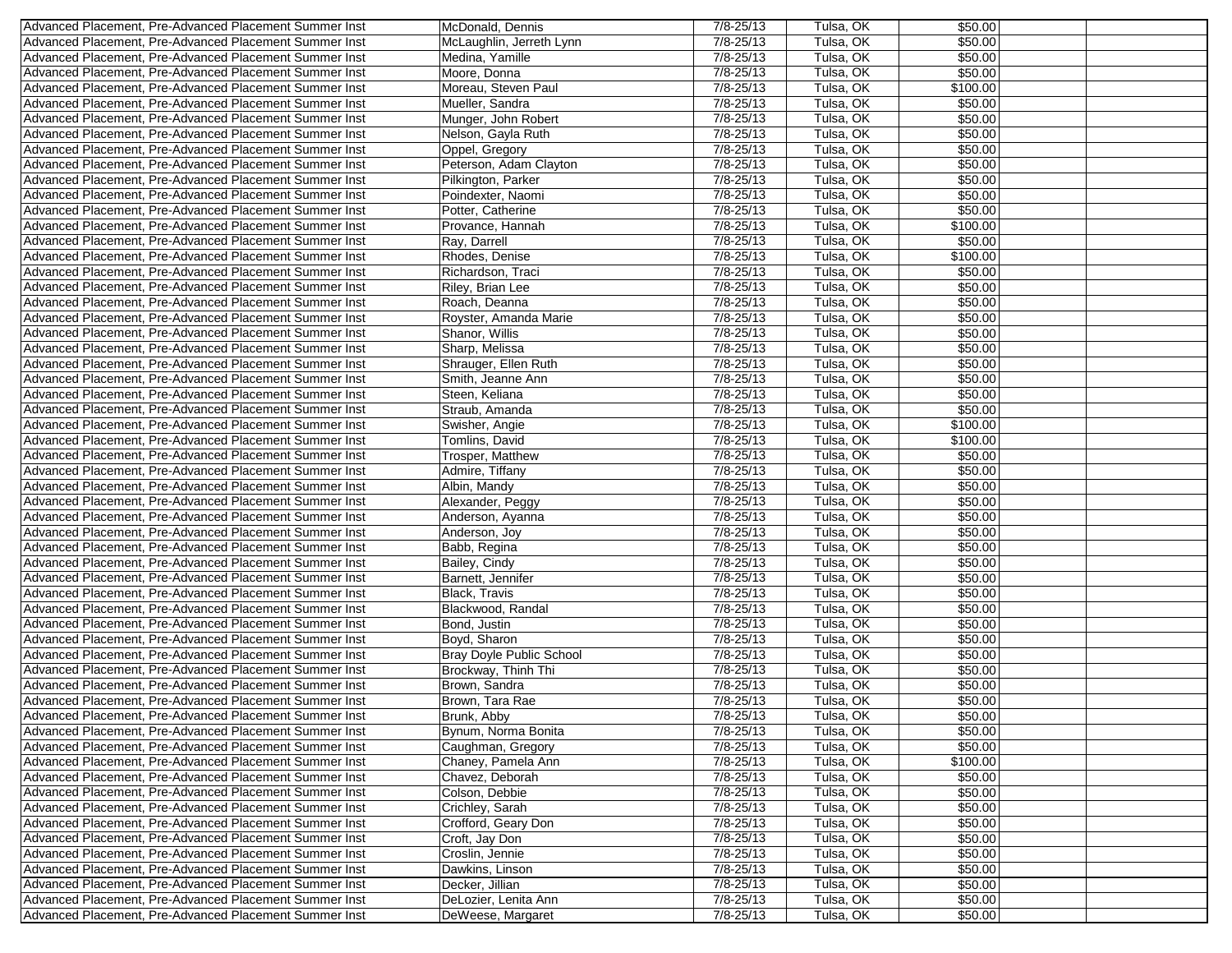| $7/8 - 25/13$<br>\$50.00<br>Advanced Placement, Pre-Advanced Placement Summer Inst<br>Donathan, Julianne<br>Tulsa, OK<br>$7/8 - 25/13$<br>Tulsa, OK<br>\$50.00<br>Advanced Placement, Pre-Advanced Placement Summer Inst<br>Doyle, Donna<br>Driskill, Heather Marie<br>7/8-25/13<br>Tulsa, OK<br>\$50.00<br>Advanced Placement, Pre-Advanced Placement Summer Inst<br>$7/8 - 25/13$<br>Tulsa, OK<br>Advanced Placement, Pre-Advanced Placement Summer Inst<br>Drover, Alan<br>\$50.00<br>Dyson, Tara Anne<br>$7/8 - 25/13$<br>Tulsa, OK<br>\$50.00<br>Advanced Placement, Pre-Advanced Placement Summer Inst<br>$7/8 - 25/13$<br>Tulsa, OK<br>\$100.00<br>Advanced Placement, Pre-Advanced Placement Summer Inst<br>Edwards, Cassandra<br>7/8-25/13<br>Tulsa, OK<br>\$50.00<br>Advanced Placement, Pre-Advanced Placement Summer Inst<br>Elliott, Misty<br>$7/8 - 25/13$<br>Tulsa, OK<br>Advanced Placement, Pre-Advanced Placement Summer Inst<br>\$100.00<br>Epperson, Valerie |  |
|----------------------------------------------------------------------------------------------------------------------------------------------------------------------------------------------------------------------------------------------------------------------------------------------------------------------------------------------------------------------------------------------------------------------------------------------------------------------------------------------------------------------------------------------------------------------------------------------------------------------------------------------------------------------------------------------------------------------------------------------------------------------------------------------------------------------------------------------------------------------------------------------------------------------------------------------------------------------------------|--|
|                                                                                                                                                                                                                                                                                                                                                                                                                                                                                                                                                                                                                                                                                                                                                                                                                                                                                                                                                                                  |  |
|                                                                                                                                                                                                                                                                                                                                                                                                                                                                                                                                                                                                                                                                                                                                                                                                                                                                                                                                                                                  |  |
|                                                                                                                                                                                                                                                                                                                                                                                                                                                                                                                                                                                                                                                                                                                                                                                                                                                                                                                                                                                  |  |
|                                                                                                                                                                                                                                                                                                                                                                                                                                                                                                                                                                                                                                                                                                                                                                                                                                                                                                                                                                                  |  |
|                                                                                                                                                                                                                                                                                                                                                                                                                                                                                                                                                                                                                                                                                                                                                                                                                                                                                                                                                                                  |  |
|                                                                                                                                                                                                                                                                                                                                                                                                                                                                                                                                                                                                                                                                                                                                                                                                                                                                                                                                                                                  |  |
|                                                                                                                                                                                                                                                                                                                                                                                                                                                                                                                                                                                                                                                                                                                                                                                                                                                                                                                                                                                  |  |
|                                                                                                                                                                                                                                                                                                                                                                                                                                                                                                                                                                                                                                                                                                                                                                                                                                                                                                                                                                                  |  |
| $7/8 - 25/13$<br>Tulsa, OK<br>\$50.00<br>Advanced Placement, Pre-Advanced Placement Summer Inst<br>Fracek, Linda Jean                                                                                                                                                                                                                                                                                                                                                                                                                                                                                                                                                                                                                                                                                                                                                                                                                                                            |  |
| $7/8 - 25/13$<br>Tulsa, OK<br>\$50.00<br>Advanced Placement, Pre-Advanced Placement Summer Inst<br>Frank, Corbin                                                                                                                                                                                                                                                                                                                                                                                                                                                                                                                                                                                                                                                                                                                                                                                                                                                                 |  |
| 7/8-25/13<br>Tulsa, OK<br>\$50.00<br>Advanced Placement, Pre-Advanced Placement Summer Inst                                                                                                                                                                                                                                                                                                                                                                                                                                                                                                                                                                                                                                                                                                                                                                                                                                                                                      |  |
| Franklin, Cathy<br>\$100.00                                                                                                                                                                                                                                                                                                                                                                                                                                                                                                                                                                                                                                                                                                                                                                                                                                                                                                                                                      |  |
| $7/8 - 25/13$<br>Tulsa, OK<br>Advanced Placement, Pre-Advanced Placement Summer Inst<br>Glass, Alyson                                                                                                                                                                                                                                                                                                                                                                                                                                                                                                                                                                                                                                                                                                                                                                                                                                                                            |  |
| $7/8 - 25/13$<br>Tulsa, OK<br>Goeken, Tamara Sue<br>\$50.00<br>Advanced Placement, Pre-Advanced Placement Summer Inst                                                                                                                                                                                                                                                                                                                                                                                                                                                                                                                                                                                                                                                                                                                                                                                                                                                            |  |
| $7/8 - 25/13$<br>Tulsa, OK<br>\$50.00<br>Advanced Placement, Pre-Advanced Placement Summer Inst<br>Gossen, Roger Wayner                                                                                                                                                                                                                                                                                                                                                                                                                                                                                                                                                                                                                                                                                                                                                                                                                                                          |  |
| $7/8 - 25/13$<br>Tulsa, OK<br>\$50.00<br>Advanced Placement, Pre-Advanced Placement Summer Inst<br>Aymer-Lewis, Carrie                                                                                                                                                                                                                                                                                                                                                                                                                                                                                                                                                                                                                                                                                                                                                                                                                                                           |  |
| $7/8 - 25/13$<br>Tulsa, OK<br>Advanced Placement, Pre-Advanced Placement Summer Inst<br>\$50.00<br>Bilyeu, Kevin                                                                                                                                                                                                                                                                                                                                                                                                                                                                                                                                                                                                                                                                                                                                                                                                                                                                 |  |
| $7/8 - 25/13$<br>Tulsa, OK<br>\$50.00<br>Advanced Placement, Pre-Advanced Placement Summer Inst<br><b>Caney Public Schools</b>                                                                                                                                                                                                                                                                                                                                                                                                                                                                                                                                                                                                                                                                                                                                                                                                                                                   |  |
| 7/8-25/13<br>Tulsa, OK<br>Advanced Placement, Pre-Advanced Placement Summer Inst<br>Chatwin, Shannon<br>\$50.00                                                                                                                                                                                                                                                                                                                                                                                                                                                                                                                                                                                                                                                                                                                                                                                                                                                                  |  |
| $7/8 - 25/13$<br>Tulsa, OK<br>\$50.00<br>Advanced Placement, Pre-Advanced Placement Summer Inst<br>Claborn, Renee                                                                                                                                                                                                                                                                                                                                                                                                                                                                                                                                                                                                                                                                                                                                                                                                                                                                |  |
| $7/8 - 25/13$<br>Tulsa, OK<br>Advanced Placement, Pre-Advanced Placement Summer Inst<br>Fitts, Michael<br>\$50.00                                                                                                                                                                                                                                                                                                                                                                                                                                                                                                                                                                                                                                                                                                                                                                                                                                                                |  |
| 7/8-25/13<br>Tulsa, OK<br>Advanced Placement, Pre-Advanced Placement Summer Inst<br>Harn, Hilary<br>\$50.00                                                                                                                                                                                                                                                                                                                                                                                                                                                                                                                                                                                                                                                                                                                                                                                                                                                                      |  |
| $7/8 - 25/13$<br>Tulsa, OK<br>\$50.00<br>Advanced Placement, Pre-Advanced Placement Summer Inst<br>Harris, Troylen                                                                                                                                                                                                                                                                                                                                                                                                                                                                                                                                                                                                                                                                                                                                                                                                                                                               |  |
| $7/8 - 25/13$<br>Keho. Patricia<br>Tulsa, OK<br>\$50.00<br>Advanced Placement, Pre-Advanced Placement Summer Inst                                                                                                                                                                                                                                                                                                                                                                                                                                                                                                                                                                                                                                                                                                                                                                                                                                                                |  |
| Tulsa, OK<br>Advanced Placement, Pre-Advanced Placement Summer Inst<br>$7/8 - 25/13$<br>\$50.00<br>Lemley, Linda                                                                                                                                                                                                                                                                                                                                                                                                                                                                                                                                                                                                                                                                                                                                                                                                                                                                 |  |
| $7/8 - 25/13$<br>Tulsa, OK<br>\$50.00<br>Advanced Placement, Pre-Advanced Placement Summer Inst<br>Lindsay, Michael                                                                                                                                                                                                                                                                                                                                                                                                                                                                                                                                                                                                                                                                                                                                                                                                                                                              |  |
| $7/8 - 25/13$<br>Tulsa, OK<br>\$50.00<br>Advanced Placement, Pre-Advanced Placement Summer Inst<br>Nation, Scott                                                                                                                                                                                                                                                                                                                                                                                                                                                                                                                                                                                                                                                                                                                                                                                                                                                                 |  |
| $7/8 - 25/13$<br>Tulsa, OK<br>\$50.00<br>Advanced Placement, Pre-Advanced Placement Summer Inst<br>Nodine, Cassandra                                                                                                                                                                                                                                                                                                                                                                                                                                                                                                                                                                                                                                                                                                                                                                                                                                                             |  |
| $7/8 - 25/13$<br>Tulsa, OK<br>Advanced Placement, Pre-Advanced Placement Summer Inst<br>\$50.00<br>Pallares, Tammy                                                                                                                                                                                                                                                                                                                                                                                                                                                                                                                                                                                                                                                                                                                                                                                                                                                               |  |
| 7/8-25/13<br>Tulsa, OK<br>\$50.00<br>Advanced Placement, Pre-Advanced Placement Summer Inst<br>Pollan, Amanda Errin                                                                                                                                                                                                                                                                                                                                                                                                                                                                                                                                                                                                                                                                                                                                                                                                                                                              |  |
| 7/8-25/13<br>Tulsa, OK<br>\$100.00<br>Advanced Placement, Pre-Advanced Placement Summer Inst<br>Purcell High School                                                                                                                                                                                                                                                                                                                                                                                                                                                                                                                                                                                                                                                                                                                                                                                                                                                              |  |
| $7/8 - 25/13$<br>Tulsa, OK<br>\$50.00<br>Advanced Placement, Pre-Advanced Placement Summer Inst<br>Reider, Sommer                                                                                                                                                                                                                                                                                                                                                                                                                                                                                                                                                                                                                                                                                                                                                                                                                                                                |  |
| Tulsa, OK<br>Advanced Placement, Pre-Advanced Placement Summer Inst<br>7/8-25/13<br>\$50.00<br>Roche, Tracy Marie                                                                                                                                                                                                                                                                                                                                                                                                                                                                                                                                                                                                                                                                                                                                                                                                                                                                |  |
| $7/8 - 25/13$<br>Tulsa, OK<br>\$50.00<br>Advanced Placement, Pre-Advanced Placement Summer Inst<br>Salt, Amanda Leigh                                                                                                                                                                                                                                                                                                                                                                                                                                                                                                                                                                                                                                                                                                                                                                                                                                                            |  |
| $7/8 - 25/13$<br>Tulsa, OK<br>\$50.00<br>Advanced Placement, Pre-Advanced Placement Summer Inst<br>Treece, Melissa                                                                                                                                                                                                                                                                                                                                                                                                                                                                                                                                                                                                                                                                                                                                                                                                                                                               |  |
| 7/8-25/13<br>Tulsa, OK<br>\$50.00<br>Advanced Placement, Pre-Advanced Placement Summer Inst<br>Acre, Andrea                                                                                                                                                                                                                                                                                                                                                                                                                                                                                                                                                                                                                                                                                                                                                                                                                                                                      |  |
| $7/8 - 25/13$<br>Tulsa, OK<br>Advanced Placement, Pre-Advanced Placement Summer Inst<br>\$50.00                                                                                                                                                                                                                                                                                                                                                                                                                                                                                                                                                                                                                                                                                                                                                                                                                                                                                  |  |
| Anderssen, Leigh<br>7/8-25/13<br>Tulsa, OK<br>Advanced Placement, Pre-Advanced Placement Summer Inst<br>\$50.00                                                                                                                                                                                                                                                                                                                                                                                                                                                                                                                                                                                                                                                                                                                                                                                                                                                                  |  |
| Fogerty, Lori<br>$7/8 - 25/13$<br>Tulsa, OK<br>\$50.00<br>Advanced Placement, Pre-Advanced Placement Summer Inst                                                                                                                                                                                                                                                                                                                                                                                                                                                                                                                                                                                                                                                                                                                                                                                                                                                                 |  |
| Foster, Amanda<br>\$50.00                                                                                                                                                                                                                                                                                                                                                                                                                                                                                                                                                                                                                                                                                                                                                                                                                                                                                                                                                        |  |
| 7/8-25/13<br>Tulsa, OK<br>Advanced Placement, Pre-Advanced Placement Summer Inst<br>Hutson, April                                                                                                                                                                                                                                                                                                                                                                                                                                                                                                                                                                                                                                                                                                                                                                                                                                                                                |  |
| $7/8 - 25/13$<br>Tulsa, OK<br>Advanced Placement, Pre-Advanced Placement Summer Inst<br>\$50.00<br>Klossner, Katie                                                                                                                                                                                                                                                                                                                                                                                                                                                                                                                                                                                                                                                                                                                                                                                                                                                               |  |
| Tulsa, OK<br>Advanced Placement, Pre-Advanced Placement Summer Inst<br>7/8-25/13<br>\$50.00<br>Lamberson, Donna                                                                                                                                                                                                                                                                                                                                                                                                                                                                                                                                                                                                                                                                                                                                                                                                                                                                  |  |
| $7/8 - 25/13$<br>Tulsa, OK<br>\$50.00<br>Advanced Placement, Pre-Advanced Placement Summer Inst<br>Leaver, Brian                                                                                                                                                                                                                                                                                                                                                                                                                                                                                                                                                                                                                                                                                                                                                                                                                                                                 |  |
| 7/8-25/13<br>Tulsa, OK<br>Advanced Placement, Pre-Advanced Placement Summer Inst<br>Owens, Crystal<br>\$50.00                                                                                                                                                                                                                                                                                                                                                                                                                                                                                                                                                                                                                                                                                                                                                                                                                                                                    |  |
| Tulsa, OK<br>Advanced Placement, Pre-Advanced Placement Summer Inst<br>Rodebush, Courtney<br>$7/8 - 25/13$<br>\$50.00                                                                                                                                                                                                                                                                                                                                                                                                                                                                                                                                                                                                                                                                                                                                                                                                                                                            |  |
| Tulsa, OK<br>\$50.00<br>$7/8 - 25/13$<br>Advanced Placement, Pre-Advanced Placement Summer Inst<br>Short, Deborah                                                                                                                                                                                                                                                                                                                                                                                                                                                                                                                                                                                                                                                                                                                                                                                                                                                                |  |
| Advanced Placement, Pre-Advanced Placement Summer Inst<br>\$50.00<br>Swisher, Angie<br>7/8-25/13<br>Tulsa, OK                                                                                                                                                                                                                                                                                                                                                                                                                                                                                                                                                                                                                                                                                                                                                                                                                                                                    |  |
| 7/8-25/13<br>Tulsa, OK<br>\$100.00<br>Advanced Placement, Pre-Advanced Placement Summer Inst<br>Wiegman, Valerie                                                                                                                                                                                                                                                                                                                                                                                                                                                                                                                                                                                                                                                                                                                                                                                                                                                                 |  |
| Tulsa, OK<br>Advanced Placement, Pre-Advanced Placement Summer Inst<br>$7/8 - 25/13$<br>\$50.00<br>Blaud, Kenneth                                                                                                                                                                                                                                                                                                                                                                                                                                                                                                                                                                                                                                                                                                                                                                                                                                                                |  |
| Advanced Placement, Pre-Advanced Placement Summer Inst<br>7/8-25/13<br>Tulsa, OK<br>\$50.00<br>Crawford, Samantha                                                                                                                                                                                                                                                                                                                                                                                                                                                                                                                                                                                                                                                                                                                                                                                                                                                                |  |
| 7/8-25/13<br>Tulsa, OK<br>\$50.00<br>Advanced Placement, Pre-Advanced Placement Summer Inst<br>Davis, Shaunda                                                                                                                                                                                                                                                                                                                                                                                                                                                                                                                                                                                                                                                                                                                                                                                                                                                                    |  |
| Advanced Placement, Pre-Advanced Placement Summer Inst<br>$7/8 - 25/13$<br>Dvornik, Alana<br>Tulsa, OK<br>\$50.00                                                                                                                                                                                                                                                                                                                                                                                                                                                                                                                                                                                                                                                                                                                                                                                                                                                                |  |
| Tulsa, OK<br>Advanced Placement, Pre-Advanced Placement Summer Inst<br>$7/8 - 25/13$<br>\$50.00<br>Embrey, Juliane                                                                                                                                                                                                                                                                                                                                                                                                                                                                                                                                                                                                                                                                                                                                                                                                                                                               |  |
| Tulsa, OK<br>Advanced Placement, Pre-Advanced Placement Summer Inst<br>\$50.00<br>Fracek, Matthew<br>7/8-25/13                                                                                                                                                                                                                                                                                                                                                                                                                                                                                                                                                                                                                                                                                                                                                                                                                                                                   |  |
| $7/8 - 25/13$<br>Advanced Placement, Pre-Advanced Placement Summer Inst<br>Harvey, Rick<br>Tulsa, OK<br>\$50.00                                                                                                                                                                                                                                                                                                                                                                                                                                                                                                                                                                                                                                                                                                                                                                                                                                                                  |  |
| $7/8 - 25/13$<br>Tulsa, OK<br>\$50.00<br>Advanced Placement, Pre-Advanced Placement Summer Inst<br>Hartman, Martha                                                                                                                                                                                                                                                                                                                                                                                                                                                                                                                                                                                                                                                                                                                                                                                                                                                               |  |
| Advanced Placement, Pre-Advanced Placement Summer Inst<br>Kellum, Debra<br>7/8-25/13<br>Tulsa, OK<br>\$50.00                                                                                                                                                                                                                                                                                                                                                                                                                                                                                                                                                                                                                                                                                                                                                                                                                                                                     |  |
| Advanced Placement, Pre-Advanced Placement Summer Inst<br>Tulsa, OK<br>Lindhorst. Sherry<br>7/8-25/13<br>\$50.00                                                                                                                                                                                                                                                                                                                                                                                                                                                                                                                                                                                                                                                                                                                                                                                                                                                                 |  |
| Advanced Placement, Pre-Advanced Placement Summer Inst<br>Tulsa, OK<br>\$50.00<br>Pence, Sarah<br>7/8-25/13                                                                                                                                                                                                                                                                                                                                                                                                                                                                                                                                                                                                                                                                                                                                                                                                                                                                      |  |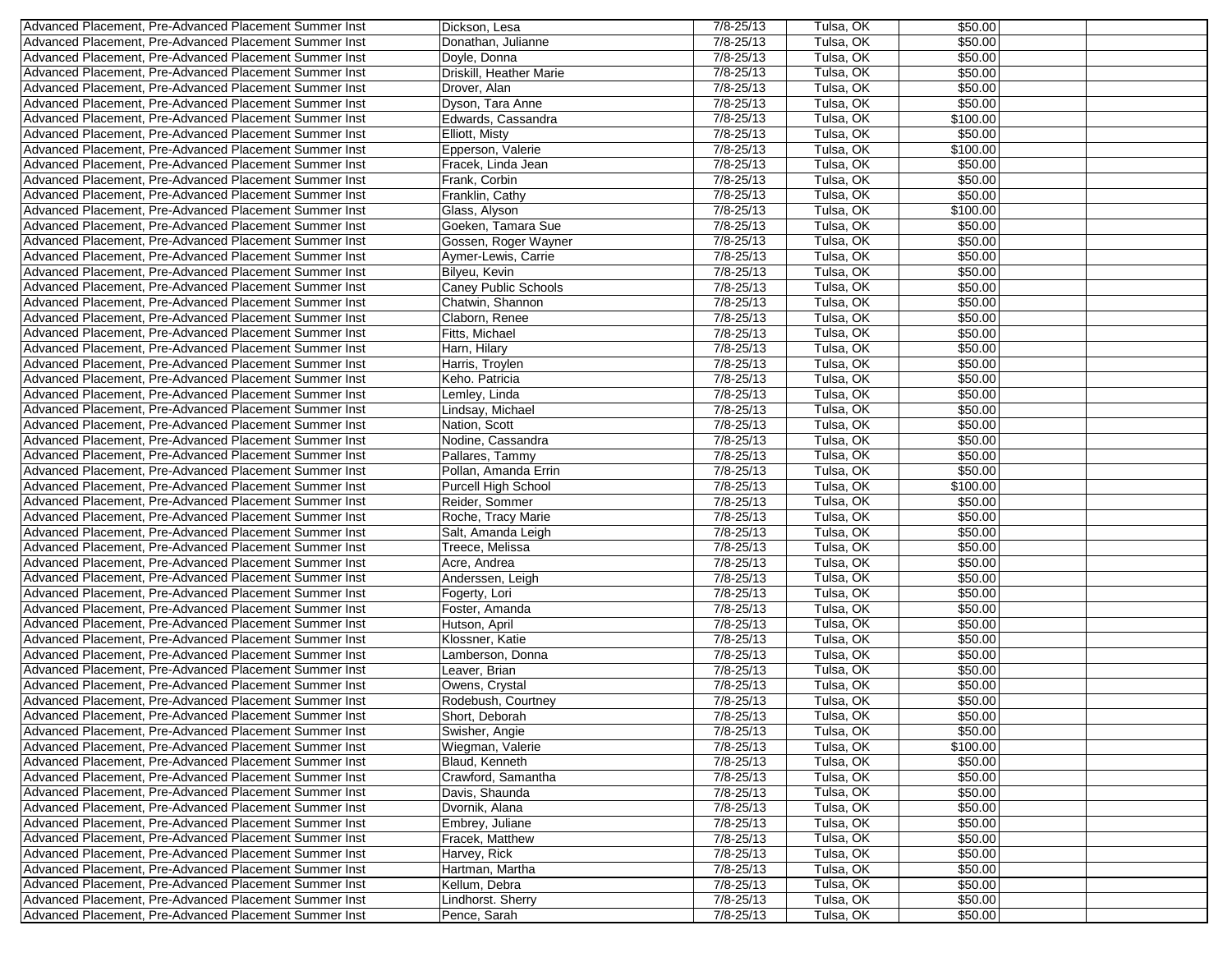| Advanced Placement, Pre-Advanced Placement Summer Inst             | Royal, Jay Shalin                  | $7/8 - 25/13$             | Tulsa, OK          | \$50.00  |                      |
|--------------------------------------------------------------------|------------------------------------|---------------------------|--------------------|----------|----------------------|
| Advanced Placement, Pre-Advanced Placement Summer Inst             | Trolinger, Dianne                  | $7/8 - 25/13$             | Tulsa, OK          | \$50.00  |                      |
| Advanced Placement, Pre-Advanced Placement Summer Inst             | Bray, Stephanie                    | $7/8 - 25/13$             | Tulsa, OK          | \$50.00  |                      |
| Advanced Placement, Pre-Advanced Placement Summer Inst             | Byrd, Kelly                        | $7/8 - 25/13$             | Tulsa, OK          | \$50.00  |                      |
| Advanced Placement, Pre-Advanced Placement Summer Inst             | Carman, Marsha                     | $7/8 - 25/13$             | Tulsa, OK          | \$50.00  |                      |
| Advanced Placement, Pre-Advanced Placement Summer Inst             | Donaldson, Jeffery                 | $7/8 - 25/13$             | Tulsa, OK          | \$50.00  |                      |
| Advanced Placement, Pre-Advanced Placement Summer Inst             | Dykstra, Jason                     | $7/8 - 25/13$             | Tulsa, OK          | \$50.00  |                      |
| Advanced Placement, Pre-Advanced Placement Summer Inst             | Evans, Karen                       | $7/8 - 25/13$             | Tulsa, OK          | \$50.00  |                      |
| Advanced Placement, Pre-Advanced Placement Summer Inst             | Fuerstenau, Kelly                  | $7/8 - 25/13$             | Tulsa, OK          | \$50.00  |                      |
| Advanced Placement, Pre-Advanced Placement Summer Inst             | Hamby, Kimberly                    | $7/8 - 25/13$             | Tulsa, OK          | \$50.00  |                      |
| Advanced Placement, Pre-Advanced Placement Summer Inst             | Johnston, Dana                     | $7/8 - 25/13$             | Tulsa, OK          | \$50.00  |                      |
| Advanced Placement, Pre-Advanced Placement Summer Inst             |                                    | $7/8 - 25/13$             | Tulsa, OK          | \$50.00  |                      |
|                                                                    | Lievsay, Candy                     |                           |                    |          |                      |
| Advanced Placement, Pre-Advanced Placement Summer Inst             | Mitchell, Gayla                    | $7/8 - 25/13$             | Tulsa, OK          | \$50.00  |                      |
| Advanced Placement, Pre-Advanced Placement Summer Inst             | Naiman, Valerie                    | $7/8 - 25/13$             | Tulsa, OK          | \$50.00  |                      |
| Advanced Placement, Pre-Advanced Placement Summer Inst             | Pinkerton, Sarah                   | $7/8 - 25/13$             | Tulsa, OK          | \$50.00  |                      |
| Advanced Placement, Pre-Advanced Placement Summer Inst             | West, Charity                      | $7/8 - 25/13$             | Tulsa, OK          | \$50.00  |                      |
| Advanced Placement, Pre-Advanced Placement Summer Inst             | Williamson, Leila                  | $7/8 - 25/13$             | Tulsa, OK          | \$50.00  |                      |
| Advanced Placement, Pre-Advanced Placement Summer Inst             | Hoke, Leslie                       | $7/8 - 25/13$             | Tulsa, OK          | \$50.00  |                      |
| Advanced Placement, Pre-Advanced Placement Summer Inst             | Jackson, Natalie                   | 7/8-25/13                 | Tulsa, OK          | \$50.00  |                      |
| Advanced Placement, Pre-Advanced Placement Summer Inst             | Roberts, Leanne                    | $7/8 - 25/13$             | Tulsa, OK          | \$50.00  |                      |
| Advanced Placement, Pre-Advanced Placement Summer Inst             | Tanner, Karen                      | $7/8 - 25/13$             | Tulsa, OK          | \$50.00  |                      |
| Advanced Placement, Pre-Advanced Placement Summer Inst             | Warrior, Eunice                    | $7/8 - 25/13$             | Tulsa, OK          | \$50.00  |                      |
| <b>AEFFA Conference</b>                                            | Bayouth, Gloria                    | 10/8-12/13                | Coeur d'Alene, ID  |          | \$1,389.40           |
| <b>AEFFA Conference</b>                                            | Drew, Amanda                       | 10/8-12/13                | Coeur d'Alene, ID  |          | \$1,378.67           |
| <b>AEFFA Conference</b>                                            | Townsend, Kenita                   | $10/8 - 12/13$            | Coeur d'Alene, ID  |          | \$1,471.49           |
| American School Counselor Assoc 2014 Annual Conference             | White, Melissa                     | 6/29-30/14                | Orlando, FL        |          | \$1,013.73           |
| <b>AP Training Professional Development</b>                        | <b>Edmond Public Schools</b>       | 11/8/2013                 | Richardson, TX     | \$185.00 |                      |
| AP Training Professional Development                               | Blunk, Holly                       | 11/8/2013                 | Richardson, TX     | \$185.00 |                      |
| AP Training Professional Development                               | Burkhardt, Kari                    | 11/8/2013                 | Richardson, TX     | \$185.00 |                      |
| AP Training Professional Development                               | Burkhardt, Kari                    | 11/8/2013                 | Richardson, TX     | \$185.00 |                      |
|                                                                    |                                    |                           |                    |          |                      |
|                                                                    |                                    |                           |                    |          |                      |
| <b>AP Training Professional Development</b>                        | Moulard, Christelle                | 11/8/2013                 | Richardson, TX     | \$185.00 |                      |
| AP Training Professional Development                               | Upshaw, Rebecca                    | $6/17 - 20/14$            | Ft Worth, TX       |          | \$450.00             |
| Association of State Supervisors of Mathematics Conference         | Lamb, Jennifer                     | $4/3 - 6/14$              | New Orleans, LA    |          | \$1,664.41           |
| Association of State Supervisors of Mathematics Conference         | Lamb, Jennifer                     | $4/6 - 11/14$             | New Orleans, LA    |          | \$1,789.99           |
| Association of State Supervisors of Mathematics Conference & Math, |                                    |                           |                    |          |                      |
| Science Partnership Meeting                                        | Patrick, Levi                      | $4/4 - 7/14$              | New Orleans, LA    |          | \$1,518.19           |
| Beyond School Hours Conference                                     | Johnson, Sonia                     | $2/11 - 14/14$            | Atlanta, GA        |          | \$1,680.00           |
| Beyond School Hours Conference                                     | Vasilev, Jasmine                   | $2/11 - 14/14$            | Atlanta, GA        |          | \$1,509.92           |
| <b>CACFP Natioinal Professional Association Training</b>           | Hamilton, Debra L                  | $3/31 - 4/4/14$           | St Louis, MO       |          | \$1,268.97           |
| <b>CACFP Refresher Training</b>                                    | Schrader, Franza                   | $1/6 - 10/14$             | Denver, CO         |          | \$1,317.50           |
| <b>CACFP Refresher Training</b>                                    | Weatherford, Deborah               | $1/6 - 10/14$             | Denver, CO         |          | \$1,261.50           |
| <b>CACFP Refresher Training</b>                                    | Simmons, Barbara                   | $1/6 - 10/14$             | Denver, CO         |          | \$1,302.50           |
| <b>CACFP Refresher Training</b>                                    |                                    | $1/6 - 10/14$             | Denver, CO         |          | \$1,251.50           |
|                                                                    | Rausch, Leigh A<br>Wren, Linda     |                           | Denver, CO         |          |                      |
| <b>CACFP Refresher Training</b>                                    |                                    | $1/6 - 10/14$             |                    |          | \$1,251.50           |
| <b>CACFP/SFSP Training</b>                                         | Hamilton, Debra L                  | 2/10-12/14                | Dallas, TX         |          | \$905.89             |
| <b>CACFP/SFSP Training</b>                                         | Simmons, Barbara                   | $2/10 - 12/14$            | Dallas, TX         |          | \$904.09             |
| Career Tech and State Board Meeting                                | Baxter, Leo J                      | 3/25/2014                 | OKC, OK            |          | \$107.30             |
| Career Tech and State Board Meeting                                | Ford, Amy                          | 3/25/2014                 | OKC, OK            |          | \$171.36             |
| Career Tech State Board Meeting                                    | Baxter, Leo J                      | 11/14/2013                | OKC, OK            |          | \$108.20             |
| Career Tech State Board Meeting                                    | Ford, Amy                          | 11/14/2013                | OKC, OK            |          | \$172.89             |
| Career Tech State Board Meeting                                    | Gilbert, Randy                     | 11/14/2013                | OKC, OK            |          | \$50.85              |
| Career Tech State Board Meeting                                    | Harrel, Marilyn                    | 11/14/2013                | OKC, OK            |          | \$85.88              |
| Career Tech State Board Meeting                                    | Hiett, Jimmy Todd                  | 11/14/2013                | OKC, OK            |          | \$113.09             |
| Career Tech State Board Meeting                                    | Meyers, Karl                       | 11/14/2013                | OKC, OK            |          | \$153.68             |
| Career Tech State Board Meeting                                    | Williams, HC                       | 11/13-14/13               | OKC, OK            |          | \$314.33             |
| Career Tech State Board Meeting                                    | Baxter, Leo J                      | 12/19/2013                | OKC, OK            |          | \$108.20             |
| Career Tech State Board Meeting                                    | Ford, Amy                          | 12/19/2013                | OKC, OK            |          | \$172.89             |
| Career Tech State Board Meeting<br>Career Tech State Board Meeting | Williams, H C<br>Hiett, Jimmy Todd | 12/18-19/13<br>12/19/2013 | OKC, OK<br>OKC, OK |          | \$297.83<br>\$121.09 |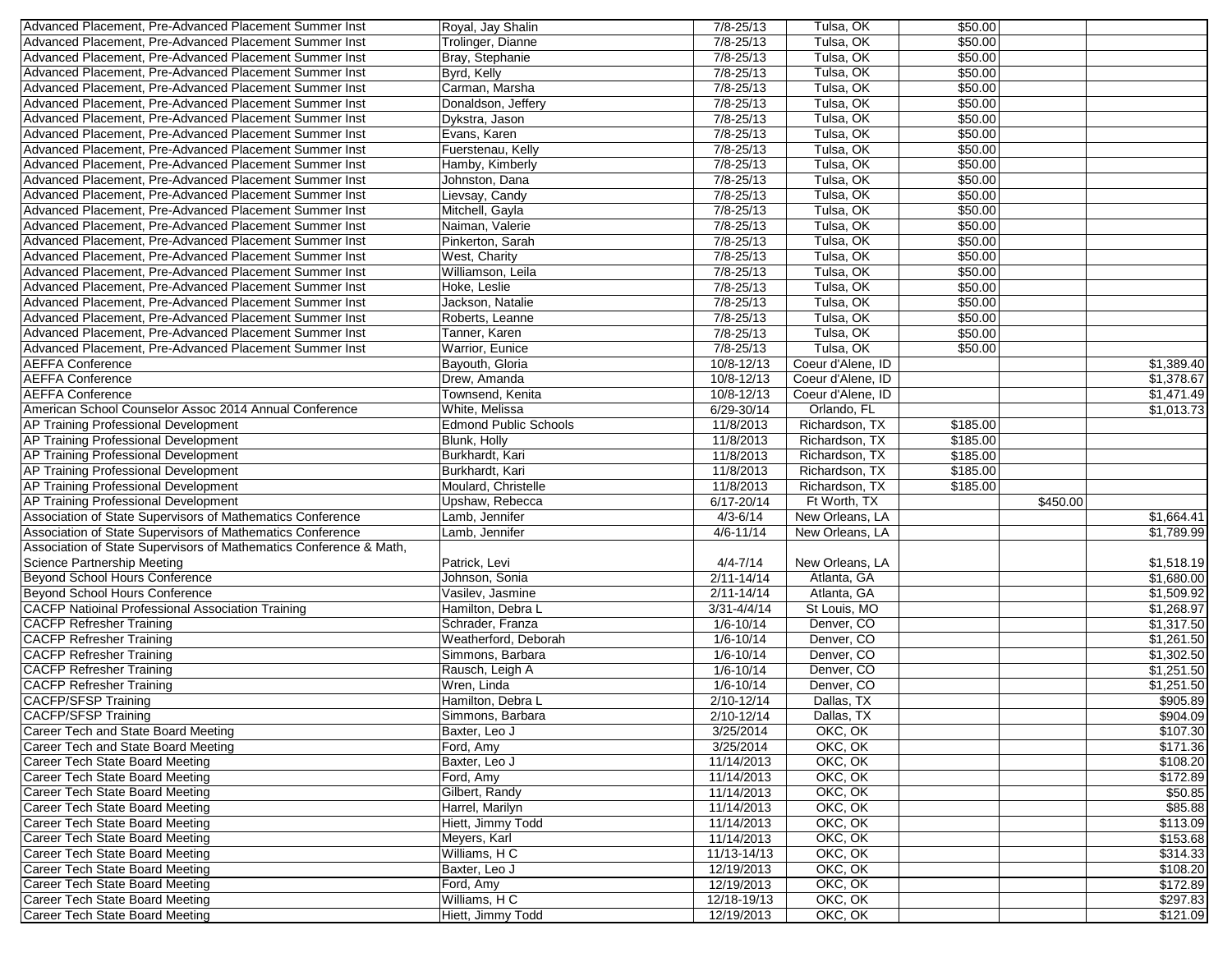| Career Tech State Board Meeting                                          | Gilbert, Randy        | 12/19/2013                       | OKC, OK            | \$50.85    |
|--------------------------------------------------------------------------|-----------------------|----------------------------------|--------------------|------------|
| Career Tech State Board Meeting                                          | Williams, HC          | $3/24 - 25/14$                   | OKC, OK            | \$296.58   |
| Career Tech State Board Meeting                                          | Gilbert, Randy        | 3/25/2014                        | OKC, OK            | \$50.40    |
| <b>Career Tech State Board Meeting</b>                                   | Kennedy, Philip D     | 3/25/2014                        | OKC, OK            | \$107.30   |
| Career Tech State Board Meeting                                          | Harrel, Marilyn       | 3/25/2014                        | OKC, OK            | \$85.12    |
| Career Tech State Board Meeting                                          | Meyers, Karl          | 3/25/2014                        | OKC, OK            | \$152.32   |
| Career Tech State Board Meeting                                          | Williams, HC          | $4/16 - 17/14$                   | OKC. OK            | \$296.58   |
| Career Tech State Board Meeting                                          | Harrel, Marilyn       | 04/17/14                         | OKC. OK            | \$85.12    |
| Career Tech State Board Meeting                                          | Gilbert, Randy        | 04/17/14                         | OKC. OK            | \$50.40    |
| Career Tech State Board Meeting                                          | Baxter, Leo J         | 04/17/14                         | OKC. OK            | \$107.30   |
| Career Tech State Board Meeting                                          | Hiett, Jimmy Todd     | 04/17/14                         | OKC. OK            | \$120.16   |
| Career Tech State Board Meeting                                          | Ford, Amy             | 04/17/14                         | OKC. OK            | \$171.36   |
| Career Tech State Board Meeting                                          | Baxter, Leo J         | 05/15/14                         | OKC. OK            | \$107.30   |
| Career Tech State Board Meeting                                          | Ford, Amy             | 05/15/14                         | OKC. OK            | \$171.36   |
| Career Tech State Board Meeting                                          | Gilbert, Randy        | 05/15/14                         | OKC. OK            | \$50.40    |
| Career Tech State Board Meeting                                          | Meyers, Karl          | 05/15/14                         | OKC. OK            | \$152.32   |
| Career Tech State Board Meeting                                          | Williams, HC          | 05/15/14                         | OKC. OK            | \$296.58   |
| Career Tech State Board Meeting                                          | Kennedy, Philip D     | 5/15/2014                        | OKC. OK            | \$107.30   |
| CEELO Annual State Early Education Leadership Meeting                    | Reeves, Michelle      | $6/4 - 6/14$                     | Minneapolis, MN    | \$1,136.38 |
| Center on School Turnaround Symposium                                    | Owens, Iva            | $9/23 - 26/13$                   | Arlington, VA      | \$1,755.36 |
| Child and Adult National Professional Association Conference             | Simmons, Barbara      | $3/31 - 4/4/14$                  | St Louis, MO       | \$1,261.01 |
| Child and Adult National Professional Association Conference             | Weber, Jennifer       | $3/31 - 4/4/14$                  | St Louis, MO       | \$1,272.21 |
| Child and Adult National Professional Association Conference             | McDaniel, Rachel      | $3/31 - 4/4/14$                  | St Louis, MO       | \$1,205.82 |
| Child and Adult National Professional Association Conference             | Beutler, Patricia     | $3/31 - 4/4/14$                  | St Louis, MO       | \$1,282.29 |
| Child and Adult National Professional Association Conference             |                       |                                  | St Louis, MO       |            |
| Child and Adult National Professional Association Conference             | Flute, Tammy          | $3/31 - 4/3/14$                  |                    | \$1,197.09 |
|                                                                          | Smith, Denise         | $3/31 - 4/4/14$                  | St Louis, MO       | \$1,172.22 |
| Child and Adult National Professional Association Conference             | Flute, Tammy          | $3/31 - 4/3/14$                  | St Louis, MO       | \$1,261.33 |
| Child and Adult National Professional Association Conference             | Gower, Patricia       | $3/31 - 4/3/14$                  | St Louis, MO       | \$1,157.17 |
| Communication Disabilities Council 2013 Annual Meeting                   | Hansen, Tricia        | 11/11-14/13                      | Chicago, IL        | \$1,027.07 |
| <b>COSA School Law Conference</b>                                        | Richey, Kimberly      | 10/10-12/13                      | Nashville, TN      | \$1,225.92 |
| <b>COSA School Law Conference</b>                                        | Downing, Yolanda      | 10/10-12/13                      | Nashville, TN      | \$1,071.42 |
| Council of State Directors of Programs for the Gifted and the National   |                       |                                  |                    |            |
| Association for Gifted Children Conferences                              | Spangler, Timmie      | 11/5-9/13                        | Indianpolis, IN    | \$1,630.50 |
| Council of State Social Studies & NCSS Annual Conference                 | Curtright, Kelly      | 11/19-24/13                      | St Louis, MO       | \$1,752.01 |
| <b>CSSS Annual Conference</b>                                            | Neill, Tiffany        | $3/30 - 4/2/1$                   | Boston, MA         | \$1,631.14 |
| <b>Curriculum Summer Convening</b><br><b>Curriculum Summer Convening</b> | Bates, Kendra         | 7/23-26/13<br>$7/23 - 26/13$     | OKC, OK<br>OKC, OK | \$202.27   |
|                                                                          | Bernhardt, Kimra Jean |                                  |                    | \$118.65   |
| <b>Curriculum Summer Convening</b>                                       | Berryman, Michelle R  | 7/23-26/13                       | OKC, OK            | \$79.10    |
| <b>Curriculum Summer Convening</b>                                       | Compton, Sheri        | 7/23-26/13                       | OKC, OK            | \$218.09   |
| <b>Curriculum Summer Convening</b>                                       | Graves, Kristin L     | 7/23-26/13                       | OKC, OK            | \$200.01   |
| <b>Curriculum Summer Convening</b><br><b>Curriculum Summer Convening</b> | Hanks, Darrell Wayne  | $7/23 - 26/13$<br>$7/23 - 26/13$ | OKC, OK<br>OKC, OK | \$194.36   |
|                                                                          | Massey, Jamie         |                                  |                    | \$148.03   |
| <b>Curriculum Summer Convening</b>                                       | Masterson, Trishia    | $7/23 - 26/13$                   | OKC, OK            | \$224.87   |
| <b>Curriculum Summer Convening</b>                                       | Montgomery, Candace   | 7/23-26/13                       | OKC, OK            | \$54.24    |
| <b>Curriculum Summer Convening</b>                                       | Nance, Charlotte A    | $7/23 - 26/13$                   | OKC, OK            | \$175.15   |
| Curriculum Summer Convening                                              | Nicholson, Sharron    | 7/23-26/13                       | OKC, OK            | \$90.40    |
| Curriculum Summer Convening                                              | Nolan, Classie S      | 7/23-26/13                       | OKC, OK            | \$148.04   |
| Curriculum Summer Convening                                              | Roper, Shea           | 7/23-26/13                       | OKC, OK            | \$109.61   |
| <b>Curriculum Summer Convening</b>                                       | Sifers, Andrea        | 7/23-26/13                       | OKC, OK            | \$84.75    |
| <b>Curriculum Summer Convening</b>                                       | Sonnenfeld, Elizabeth | 7/23-26/13                       | OKC, OK            | \$118.65   |
| Curriculum Summer Convening                                              | Owens, Julie          | 7/23-26/13                       | OKC, OK            | \$122.04   |
| <b>Curriculum Summer Convening</b>                                       | Steele, Carrie        | 7/23-26/13                       | OKC, OK            | \$195.49   |
| <b>Curriculum Summer Convening</b>                                       | Veit, Larri Jo        | 7/23-26/13                       | OKC, OK            | \$88.14    |
| Curriculum Summer Convening                                              | Welch, Rebecca Joyce  | 7/23-26/13                       | OKC, OK            | \$109.61   |
| <b>Curriculum Summer Convening</b>                                       | Ferguson, Tracey J    | 7/23-26/13                       | OKC, OK            | \$215.83   |
| <b>Curriculum Summer Convening</b>                                       | Tiller, Julia K       | 7/23-26/13                       | OKC, OK            | \$67.80    |
| DaSy Confernce                                                           | Reeves, Michelle      | $9/15 - 17/13$                   | Washington DC      | \$1,374.94 |
| DaSy Confernce                                                           | Sharp, Mark A         | $9/15 - 17/13$                   | Washington DC      | \$1,386.92 |
| Early Warning Indicator System Summit                                    | Kraman, John          | 11/5-6/13                        | Dallas, TX         | \$78.91    |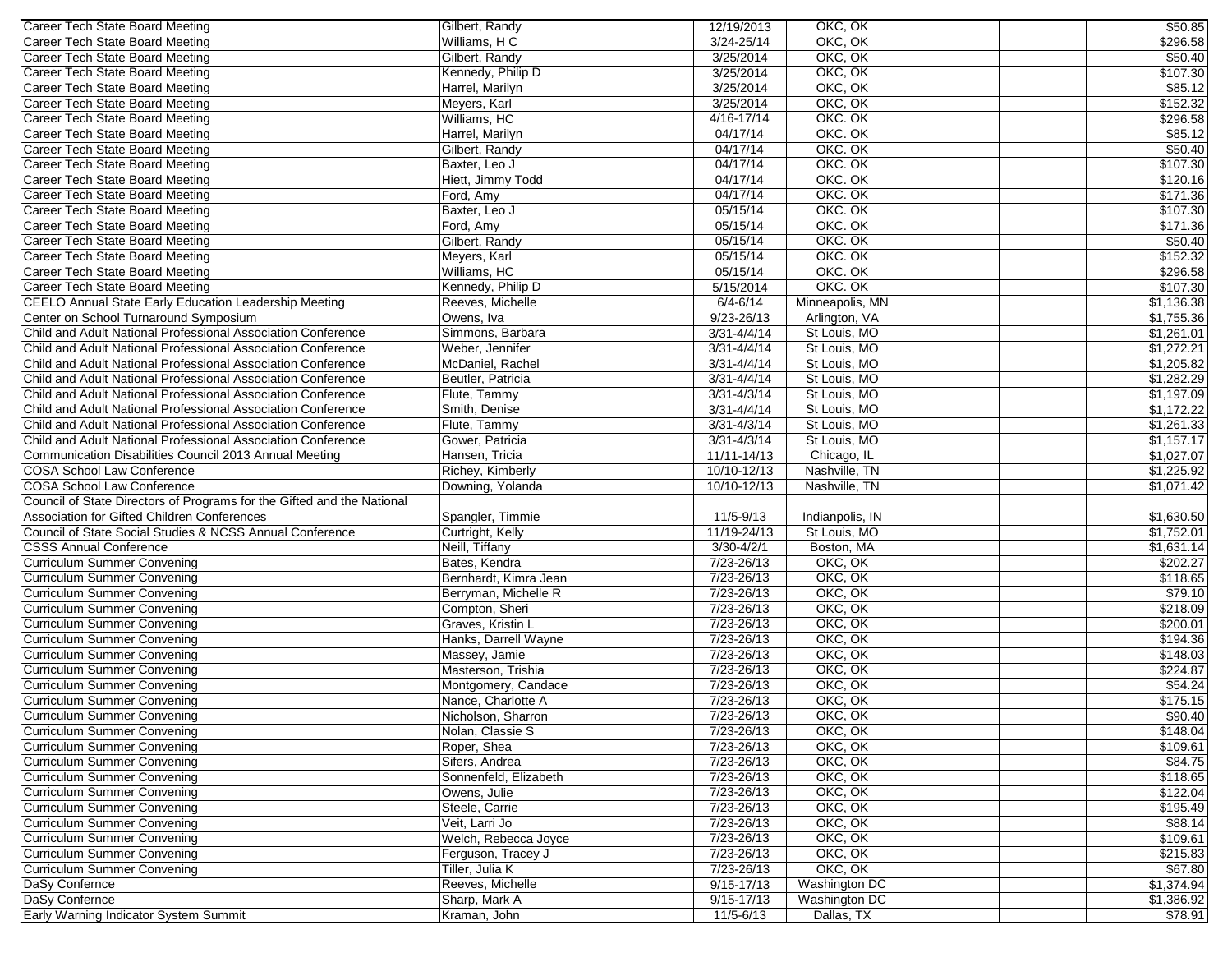| <b>Education Trust National Conference</b>                           | Thompson, Marsha             | 10/23-25/13    | Baltimore, MD        |         | \$1,010.55 |
|----------------------------------------------------------------------|------------------------------|----------------|----------------------|---------|------------|
| <b>EIMAC Fall Meeting</b>                                            | Kraman, John                 | $10/7 - 9/13$  | Crystal City, VA     |         | \$27.71    |
| <b>Expanded Learning Opportunities</b>                               | Johnson, Sonia               | $9/24 - 26/13$ | Washington DC        |         | \$1,668.84 |
| Fourth Annual Indistar Summit                                        | Owens, Iva                   | $3/23 - 25/14$ | Albuquerque, NM      |         | \$139.64   |
| <b>IDEA B Panel Meeting</b>                                          | Arter, Robin                 | 9/16/2013      | OKC, OK              |         | \$90.40    |
| <b>IDEA B Panel Meeting</b>                                          | Barbour, Monica              | 9/16/2013      | OKC, OK              |         | \$118.65   |
| <b>IDEA B Panel Meeting</b>                                          | Gould, Cynthia               | 9/16/2013      | OKC, OK              |         | \$18.08    |
| <b>IDEA B Panel Meeting</b>                                          | Eccard, Art                  | 9/16/2013      | OKC, OK              |         | \$30.51    |
| <b>IDEA B Panel Meeting</b>                                          | House, Sharon                | 9/16/2013      | OKC, OK              |         | \$84.75    |
| <b>IDEA B Panel Meeting</b>                                          | Moore, Becky                 | 9/16/2013      | OKC, OK              |         | \$73.45    |
| <b>IDEA B Panel Meeting</b>                                          | Wathen, Lori                 | 9/16/2013      | OKC, OK              |         | \$24.86    |
| <b>IDEA B Panel Meeting</b>                                          | White, Kerri                 | 9/16/2013      | OKC, OK              |         | \$37.29    |
| <b>IDEA B Panel Meeting</b>                                          | <b>Edmond Public Schools</b> | 9/16/2013      | OKC, OK              | \$75.35 |            |
| <b>IDEA B Panel Meeting</b>                                          | Eccard, Art                  | 12/9/2013      | OKC, OK              |         | \$30.51    |
| <b>IDEA B Panel Meeting</b>                                          | Moore, Becky                 | 12/9/2013      | OKC, OK              |         | \$73.45    |
| <b>IDEA B Panel Meeting</b>                                          | Gould, Cynthia               | 6/2/2014       | OKC, OK              |         | \$17.92    |
| <b>IDEA B Panel Meeting</b>                                          | Dean, Alan                   | 6/2/2014       | OKC, OK              |         | \$54.88    |
| <b>IDEA B Panel Meeting</b>                                          | House, Jordan                | 6/2/2014       | OKC, OK              |         | \$84.00    |
| <b>IDEA B Panel Meeting</b>                                          | Eccard, Art                  | 6/2/2014       | OKC, OK              |         | \$30.24    |
| <b>IDEA B Panel Meeting</b>                                          | House, Sharon                | 6/2/2014       | OKC, OK              |         | \$84.00    |
| <b>IDEA B Panel Meeting</b>                                          | Wathen, Lori                 | 6/2/2014       | OKC, OK              |         | \$24.64    |
| <b>IDEA Leadership Conference</b>                                    | Loftin, Todd                 | $7/28 - 31/13$ | Washington DC        |         | \$1,668.90 |
| <b>IDEA Leadership Conference</b>                                    | Axtell, Rene                 | $7/28 - 31/13$ | Washington DC        |         | \$1,661.46 |
| <b>IDEA Leadership Conference</b>                                    | Bernardi-Valenzuela, Cynthia | $7/28 - 31/13$ | <b>Washington DC</b> |         | \$1,698.80 |
| <b>IDEA Leadership Conference</b>                                    | Sharp, Mark A                |                | <b>Washington DC</b> |         | \$1,899.52 |
| International Dyslexia Assoc Annual Reading, Literacy and Learning   |                              | 7/27-31/13     |                      |         |            |
|                                                                      |                              |                |                      |         |            |
| Conference                                                           | Brecheen, Teri               | 11/5-8/13      | New Orleans, LA      |         | \$1,550.61 |
| International Dyslexia Assoc Annual Reading, Literacy and Learning   |                              |                |                      |         |            |
| Conference                                                           | Sprague, Dawn                | 11/5-8/13      | New Orleans, LA      |         | \$1,593.36 |
| International Dyslexia Assoc Annual Reading, Literacy and Learning   |                              |                |                      |         |            |
| Conference                                                           | Hindman, Kayla               | 11/5-8/13      | New Orleans, LA      |         | \$1,527.31 |
| <b>International Space Camp</b>                                      | Hutchison, Elaine            | 7/19-26/13     | Huntsville, AL       |         | \$427.25   |
|                                                                      |                              |                |                      |         |            |
| Interview with the Dept of Education for Asst St Supt of Assessments | Chandler, Lisa               | 2/27-28/14     | OKC, OK              |         | \$693.81   |
|                                                                      |                              |                |                      |         |            |
| Leading the Way to College Success AVID National Conference 2013     | Boyd, Lori                   | 12/12-14/13    | Grapevine, TX        |         | \$667.16   |
|                                                                      |                              |                | Rehoboth Beach,      |         |            |
| Learn 2-Succeed Migrant Consortium                                   | Merritt, Bo J                | 9/16-19/13     | DE                   |         | \$1,523.65 |
| Mathematics and Science Partnerships National Conference             | Downs, Jeff                  | $9/8 - 10/13$  | <b>Washington DC</b> |         | \$1,469.89 |
| Mathematics and Science Partnerships National Conference             | Bayouth, Gloria              | $9/8 - 11/13$  | Washington DC        |         | \$1,930.94 |
| Mathematics and Science Partnerships National Conference             | Neill, Tiffany               | $9/8 - 11/13$  | Washington DC        |         | \$1,102.81 |
| Mathematics and Science Partnerships National Conference             | Patrick, Levi                | $9/8 - 10/13$  | <b>Washington DC</b> |         | \$674.54   |
| Mini Smarrt Session                                                  | Lowe, Jill R                 | $9/23 - 27/13$ | Dallas, TX           |         | \$1,452.68 |
| <b>Mini Smarrt Session</b>                                           | McCullough, Nancy            | $9/23 - 26/13$ | Dallas, TX           |         | \$862.52   |
| Mini Smarrt Session                                                  | Hamilton, Debra L            | $9/23 - 27/13$ | Dallas, TX           |         | \$1,309.17 |
| <b>MSP Directors Meeting</b>                                         | Downs, Jeff                  | 10/27-28/13    | Columbus, OH         |         | \$210.83   |
| <b>MSP Grant Review Meeting</b>                                      | Goddard, Mava Stepp          | 12/10/2013     | Norman, OK           |         | \$126.56   |
| <b>MSP Grant Review Meeting</b>                                      | Boecker, Amy                 | 12/10/2013     | Norman, OK           |         | \$116.39   |
| <b>MSP Mini Collaboration Meeting</b>                                | O'Daniel, Jeannie            | 6/19/2014      | OKC, OK              |         | \$169.12   |
| <b>MSP Mini Collaboration Meeting</b>                                | Pankhurst, Sherri            | 6/19/2014      | OKC, OK              |         | \$105.28   |
|                                                                      |                              |                |                      |         |            |
| <b>MSP Mini Collaboration Meeting</b>                                | Carpernter, Jerry Frank      | 6/19/2014      | Oklahoma City, Ok    |         | \$209.44   |
| <b>MSP National Conference</b>                                       | Patrick, Levi                | $9/8 - 10/13$  | Washington DC        |         | \$259.80   |
| <b>MSP National Conference</b>                                       | Neill, Tiffany               | $9/8 - 10/13$  | Washington DC        |         | \$259.80   |
| NAEHCY 25th Annual Conference                                        | Pham, Debbie                 | $11/1 - 4/13$  | Atlanta, GA          |         | \$1,352.34 |
| NAEP 2013 Analysis & Reporting Workshop                              | Logan, Rebecca               | 8/19-23/13     | Rockville, MD        |         | \$1,659.58 |
| <b>NAEP Assessment Literacy Workshop</b>                             | Logan, Rebecca               | $3/17 - 20/14$ | Bethesda, MD         |         | \$1,687.93 |
| NASDSE 2013 Special Education Conference                             | Axtell, Rene                 | $10/4 - 8/13$  | Atlanta, GA          |         | \$1,558.16 |
| <b>NASDTEC Conference</b>                                            | Smith, Jeff                  | $6/7 - 10/14$  | Kansas City, MO      |         | \$1,460.18 |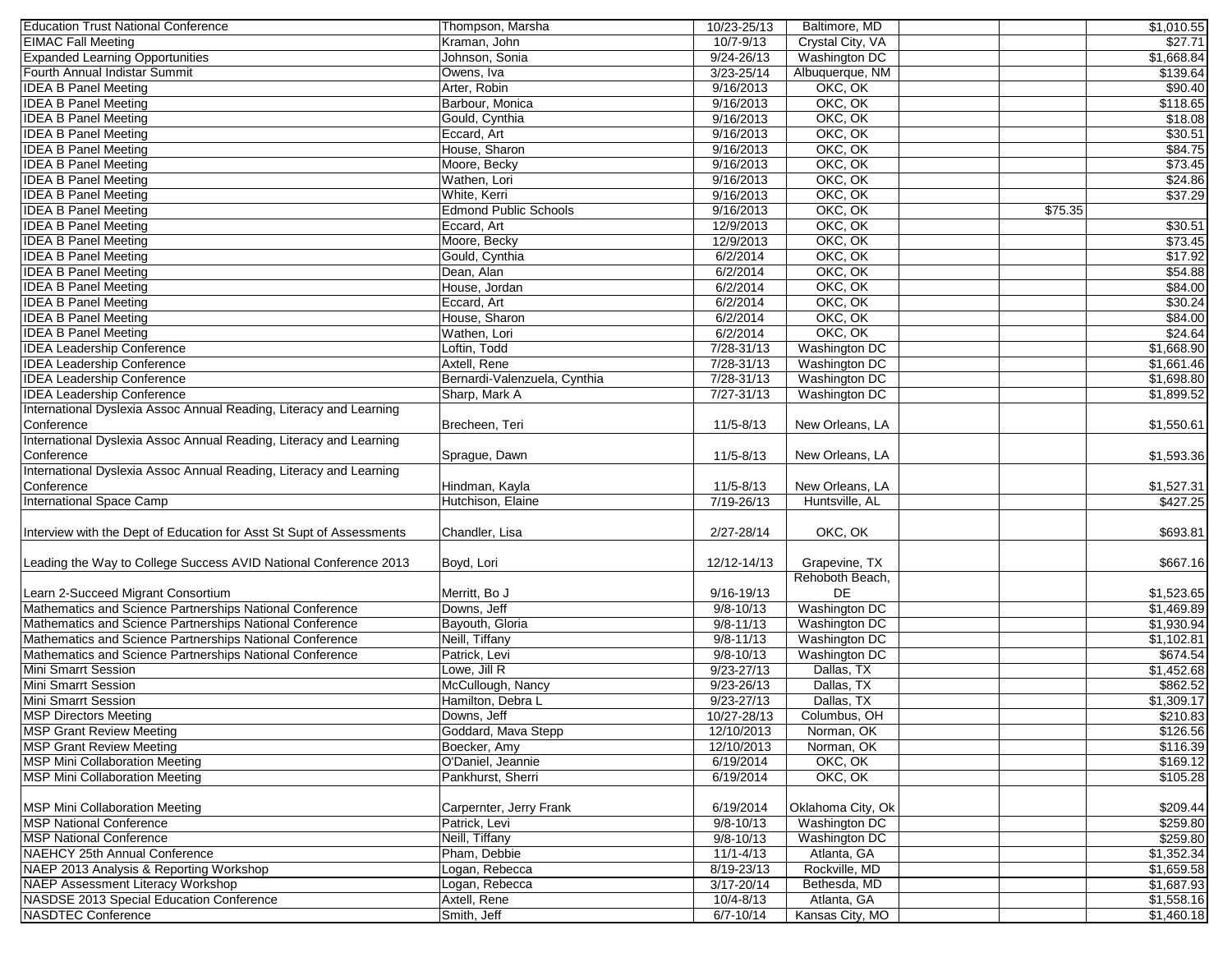| National Adult Education Professional Development Training Instittute         | Blundell, Pamela A           | 10/22-25/13     | Charleston, SC       |          | \$1,508.63 |
|-------------------------------------------------------------------------------|------------------------------|-----------------|----------------------|----------|------------|
| National Council of State Supervisors for Languages (NCSSFL) Annual           |                              |                 |                      |          |            |
| <b>Business Meeting</b>                                                       | Dawson, Desa                 | 11/19-24/13     | Orlando, FL          |          | \$1,344.89 |
| National Council of Supervisors of Mathematics (MCSM)                         | Patrick, Levi                | $4/7 - 10/14$   | New Orleans, LA      |          | \$1,105.95 |
| National Council of Teachers of English Conference                            | Flores, Josue                | 11/20-25/13     | Boston, MA           |          | \$2,217.92 |
| National Forum on Education Statistics                                        | Kraman, John                 | 07/12-27/13     | Washington DC        |          | \$2,028.94 |
| National Institute on Legal Issues of Education Individuals with Disabilities |                              |                 | Lake Bueno Vista.    |          |            |
| Conference                                                                    | Johnson, Kurt                | $5/4 - 8/14$    | FL.                  |          | \$1,516.65 |
| National Migrant Education 2014 Conference                                    | Farris, Zada                 | $4/6 - 9/14$    | San Antonio, TX      |          | \$1,304.26 |
| National Science Teachers Association                                         | Neill, Tiffany               | $4/2 - 6/14$    | Boston, MA           |          | \$1,324.52 |
| National Science Teachers Association                                         | Patrick, Levi                | $4/2 - 4/14$    | Boston, MA           |          | \$1,142.26 |
| National Summer Meals Summit                                                  | Wren, Linda                  | $11/12 - 14/13$ | <b>Washington DC</b> |          | \$1,324.59 |
| National Summer Meals Summit                                                  | Schrader, Franza             | $11/12 - 14/13$ | Washington DC        |          | \$1,324.59 |
| National Summit on Educational Reform                                         | Axtell, Rene                 | 10/16-18/13     | Boston, MA           |          | \$1,413.37 |
| National Summit on Educational Reform                                         | Robison, Joel                | 10/16-18/13     | Boston, MA           |          | \$863.92   |
| National Summit on Educational Reform                                         | Spangler, Timmie             | 10/16-18/13     | Boston, MA           |          | \$777.92   |
| National Summit on Educational Reform                                         | Boyd, Lori                   | 10/16-18/13     | Boston, MA           |          | \$777.92   |
| National Summit on Educational Reform                                         | Slaymaker, Austin            | 10/16-19/13     | Boston, MA           |          | \$1,556.10 |
| National Summit on Educational Reform                                         | Thompson, Marsha             | 10/16-18/13     | Boston, MA           |          | \$762.10   |
| National Summit on Educational Reform                                         | Richey, Kimberly             | 10/16-22/13     | Boston, MA           |          | \$43.63    |
| Natl Assoc of St Title I Directors Summer Meeting                             | Merritt, Bo J                | $7/30 - 8/2/13$ | <b>Washington DC</b> |          | \$1,747.74 |
| Natl Center for Educational Statistics Conference                             | Honeysuckle, Pam             | $7/16 - 19/13$  | Washington DC        |          | \$1,678.42 |
| Natl Family Engagement & Community Schools Conference                         | Fulmer, Melodie              | $4/7 - 11/14$   | Cincinnati, OH       |          | \$1,832.36 |
| <b>NCES/USDE National STATS Conference</b>                                    | Hughes, Nancy                | 7/16-20/13      | <b>Washington DC</b> |          | \$1,672.58 |
| Next Steps: Where Do I Grow from Here?                                        |                              | $10/3 - 6/13$   |                      |          |            |
|                                                                               | Hutchison, Elaine            |                 | Princeton, NJ        |          | \$252.50   |
| OK Fall 2013 Educator Leader Cadre Meeting                                    | Goddard, Mava Stepp          | 10/8-9/13       | Norman, OK           |          | \$126.56   |
| OK Fall 2013 Educator Leader Cadre Meeting                                    | Hayes, Mark Christian        | $10/8 - 9/13$   | Norman, OK           |          | \$171.76   |
| OK Fall 2013 Educator Leader Cadre Meeting                                    | Searcy, Lara                 | 10/8-9/13       | Norman, OK           |          | \$195.49   |
| OK Fall 2013 Educator Leader Cadre Meeting                                    | Yarbrough, Deborah L         | 10/8-9/13       | Norman, OK           |          | \$180.80   |
| OKELC Fall 2013 Meeting                                                       | Woodward Public Schools      | $10/8 - 9/13$   | OKC, OK              | \$140.00 |            |
| OKELC Fall 2013 Meeting                                                       | Tahlequah Public Schools     | $10/8 - 9/13$   | OKC, OK              | \$140.00 |            |
| OKELC Fall 2013 Meeting                                                       | Mid-Del Public Schools       | 10/8-9/13       | OKC, OK              | \$110.00 |            |
| Oklahoma Educator Leader Cadre                                                | Blunk, Holly                 | $3/7 - 8/14$    | Tulsa, OK            |          | \$128.95   |
| Oklahoma Educator Leader Cadre                                                | Bittle, Shannan              | 3/8/2014        | Tulsa, OK            |          | \$44.80    |
| Oklahoma Educator Leader Cadre                                                | Balan, Theresa Lynn          | $3/7 - 8/14$    | Tulsa, OK            |          | \$146.88   |
| Oklahoma Educator Leader Cadre                                                | Searcy, Lara                 | 3/8/2014        | Tulsa, OK            |          | \$77.28    |
| Oklahoma Educator Leader Cadre                                                | <b>Edmond Public Schools</b> | 3/7/2014        | Tulsa, OK            | \$85.00  |            |
| Oklahoma Educator Leader Cadre                                                | Noble Public Schools         | 3/7/2014        | Tulsa, OK            | \$55.00  |            |
| Oklahoma Educator Leader Cadre                                                | Yarbrough, Deborah L         | $3/7 - 8/14$    | Tulsa, OK            |          | \$234.48   |
| <b>OSDE Summer Convening</b>                                                  | Anderson, Jacqueline         | $6/9 - 11/14$   | Midwest City, OK     |          | \$145.60   |
| <b>OSDE Summer Convening</b>                                                  | Anglley, Kelli               | 6/9-10/14       | Midwest City, OK     |          | \$183.68   |
| <b>OSDE Summer Convening</b>                                                  | Ashley, Charlene             | $6/9 - 11/14$   | Midwest City, OK     |          | \$70.56    |
| <b>OSDE Summer Convening</b>                                                  | Brim, Janice K               | $6/9 - 11/14$   | Midwest City, OK     |          | \$60.48    |
| <b>OSDE Summer Convening</b>                                                  | Cantrell, Evelyn F           | $6/9 - 11/14$   | Midwest City, OK     |          | \$133.28   |
| <b>OSDE Summer Convening</b>                                                  | Combellick, Amber Lynn       | $6/9 - 11/14$   | Midwest City, OK     |          | \$87.36    |
| <b>OSDE Summer Convening</b>                                                  | Compton, Sheri               | 6/9-11/14       | Midwest City, OK     |          | \$218.40   |
| <b>OSDE Summer Convening</b>                                                  | Early, Diana Rae             | $6/9 - 11/14$   | Midwest City, OK     |          | \$142.24   |
|                                                                               |                              |                 |                      |          |            |
| <b>OSDE Summer Convening</b>                                                  | Edwards, Tamara L            | 6/9-11/14       | Midwest City, OK     |          | \$136.64   |
| <b>OSDE Summer Convening</b>                                                  | Goddard, Mava Stepp          | 6/9-11/14       | Midwest City, OK     |          | \$107.52   |
| <b>OSDE Summer Convening</b>                                                  | Holford, Monica              | $6/9 - 11/14$   | Midwest City, OK     |          | \$67.20    |
| <b>OSDE Summer Convening</b>                                                  | Irwin, Becky                 | 6/9-11/14       | Midwest City, OK     |          | \$146.72   |
| <b>OSDE Summer Convening</b>                                                  | Isaac, Kate Ellen            | $6/9 - 11/14$   | Midwest City, OK     |          | \$119.84   |
| <b>OSDE Summer Convening</b>                                                  | Kimberling, Karen S          | $6/9 - 11/14$   | Midwest City, OK     |          | \$100.80   |
| <b>OSDE Summer Convening</b>                                                  | McCubbin, Christy            | 6/9-11/14       | Midwest City, OK     |          | \$155.68   |
| <b>OSDE Summer Convening</b>                                                  | McGaughy, Melissa            | $6/9 - 11/14$   | Midwest City, OK     |          | \$314.72   |
| <b>OSDE Summer Convening</b>                                                  | Owens, Julie                 | 6/9-11/14       | Midwest City, OK     |          | \$117.60   |
| <b>OSDE Summer Convening</b>                                                  | Quigley, Kari                | $6/9 - 11/14$   | Midwest City, OK     |          | \$75.04    |
| <b>OSDE Summer Convening</b>                                                  | Ringgold-Deitz, Kristen      | 6/9-11/14       | Midwest City, OK     |          | \$126.56   |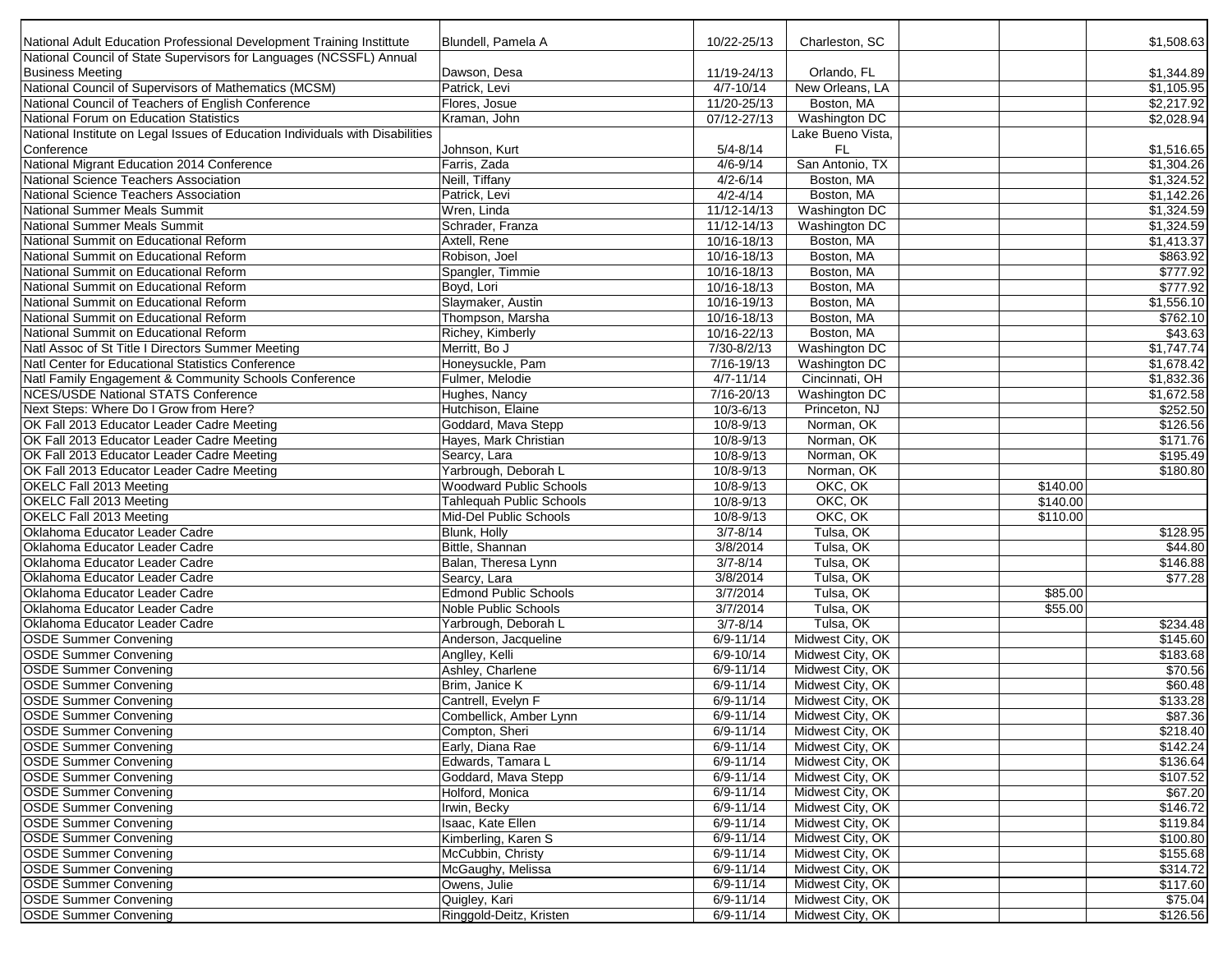| <b>OSDE Summer Convening</b>                             | Turney, Kelli A       | $6/9 - 11/14$  | Midwest City, OK    | \$275.52                |
|----------------------------------------------------------|-----------------------|----------------|---------------------|-------------------------|
| <b>OSDE Summer Convening</b>                             | Vann, Sarah           | $6/9 - 11/14$  | Midwest City, OK    | \$142.24                |
| <b>OSDE Summer Convening</b>                             | Walker, Robin L       | $6/9 - 11/14$  | Midwest City, OK    | \$170.24                |
| <b>OSDE Summer Convening</b>                             | Watson, Gretchen      | $6/9 - 11/14$  | Midwest City, OK    | \$150.08                |
| <b>OSEP Corrective Action Plan Meeting</b>               | Durant, Susan         | $3/24 - 26/14$ | OKC, OK             | \$1,171.86              |
| <b>OSEP Project Directors Conference</b>                 | Knight, Christa       | $7/14 - 17/13$ | Washington DC       | \$1,131.43              |
| Reach Summit                                             | Gleave-Gay, Janice    | 2/19/2014      | Norman, OK          | \$84.00                 |
| <b>Reach Summit</b>                                      | Bell, Lisa            | $2/18 - 19/14$ | Norman, OK          | \$182.48                |
| <b>Reach Summit</b>                                      | White, Shelly Rae     | 2/19/2014      | Norman, OK          | \$190.40                |
| Regional SIG Summit                                      | Drew, Amanda          | $4/9 - 11/14$  | New Orleans, LA     | \$257.89                |
|                                                          |                       |                |                     |                         |
| <b>RTI Innovations Conference</b>                        | Crews-St. Yves, Karie | 10/9-11/13     | Salt Lake City, UT  | \$1,097.32              |
| <b>RTI Innovations Conference</b>                        | Knight, Christa       | 10/9-11/13     | Salt Lake City, UT  | \$1,094.32              |
| School Improvement Grant (SIG) Implementation Conference | Owens, Iva            | $4/9 - 11/14$  | New Orleans, LA     | \$250.05                |
| School Law Conference                                    | Moser, Stephanie      | 10/10-12/13    | Nashville, TN       | \$1,135.94              |
| School Turnaround Symposium                              | Caram, Richard        | $9/23 - 26/13$ | Arlington, VA       | \$1,938.19              |
| Science Committee Standards Meeting                      | Johnson, Laura        | 10/5/2013      | Norman, OK          | \$68.93                 |
| <b>Science Standards Meeting</b>                         | Airhart, Janice       | 10/5/2013      | Norman, OK          | \$153.68                |
|                                                          |                       |                |                     |                         |
| SEA Turnaround Leadership Program                        | Robison, Joel         | $9/7 - 14/13$  | Charlottesville, VA | \$348.01                |
| <b>SERRC Regional Workshop</b>                           | Valenzuela, Cynthia   | 10/16-18/13    | New Orleans, LA     | $\overline{\$1,301.05}$ |
| South Central Comprehensive Center SIG Summit            | Caram, Richard        | $4/9 - 11/14$  | New Orleans, LA     | \$248.93                |
| Southern Regional Education Board Conference             | Flores, Josh          | $7/15 - 18/13$ | Charlotte, NC       | \$266.42                |
| <b>State Board Meeting</b>                               | Baxter, Leo J         | 7/25/2013      | OKC, OK             | \$108.20                |
| <b>State Board Meeting</b>                               | Ford, Amy             | 7/25/2013      | OKC, OK             | \$172.89                |
| <b>State Board Meeting</b>                               | Baxter, Leo J         | 8/12/2013      | OKC, OK             | \$108.20                |
| <b>State Board Meeting</b>                               | Ford, Amy             | 8/12/2013      | OKC, OK             | \$172.89                |
| <b>State Board Meeting</b>                               | Baxter, Leo J         | 8/20/2013      | OKC, OK             |                         |
| <b>State Board Meeting</b>                               |                       |                | OKC, OK             | \$108.20                |
|                                                          | Ford, Amy             | 8/20/2013      |                     | \$172.89                |
| <b>State Board Meeting</b>                               | Baxter, Leo J         | 9/11/2013      | OKC, OK             | \$108.20                |
| <b>State Board Meeting</b>                               | Ford, Amy             | 9/11/2013      | OKC, OK             | \$172.89                |
| <b>State Board Meeting</b>                               | Baxter, Leo J         | 10/29/2013     | OKC, OK             | \$108.20                |
| <b>State Board Meeting</b>                               | Ford, Amy             | 10/29/2013     | OKC, OK             | \$172.89                |
| <b>State Board Meeting</b>                               | Keating, Daniel       | 10/29/2013     | OKC, OK             | \$133.43                |
| <b>State Board Meeting</b>                               | Baxter, Leo J         | 11/4/2013      | OKC, OK             | \$108.20                |
| <b>State Board Meeting</b>                               | Ford, Amy             | 11/4/2013      | OKC, OK             | \$172.89                |
| <b>State Board Meeting</b>                               | Keating, Daniel       | 10/22-11/6/13  | OKC, OK             | \$266.86                |
| <b>State Board Meeting</b>                               | Franks, Cathryn       | 11/6/2013      | OKC, OK             | \$144.36                |
| <b>State Board Meeting</b>                               | Franks, Cathryn       | 10/21-29/13    | OKC, OK             | \$635.36                |
| <b>State Board Meeting</b>                               | Ford, Amy             | 11/20/2013     | OKC, OK             | \$172.89                |
| <b>State Board Meeting</b>                               | Franks, Cathryn       | 11/19-20/13    | OKC, OK             | \$309.43                |
| <b>State Board Meeting</b>                               | Keating, Daniel       | 11/20/2013     | OKC, OK             | \$133.43                |
| <b>State Board Meeting</b>                               | Franks, Cathryn       | 12/19/2013     | OKC, OK             | \$137.86                |
| <b>State Board Meeting</b>                               | Keating, Daniel       | 12/19/2013     | OKC, OK             | \$133.43                |
| <b>State Board Meeting</b>                               | Ford, Amy             | 1/23/2014      | OKC, OK             | \$171.36                |
| <b>State Board Meeting</b>                               | Franks, Cathryn       | 1/23/2014      | OKC, OK             | \$136.64                |
| <b>State Board Meeting</b>                               | Franks, Cathryn       | 3/4/2014       | OKC, OK             | \$136.64                |
|                                                          |                       |                |                     |                         |
| <b>State Board Meeting</b>                               | Ford, Amy             | 2/26-3/4/14    | OKC and Enid, OK    | \$450.24                |
| <b>State Board Meeting</b>                               | Keating, Daniel       | 2/27/2014      | OKC, OK             | \$137.92                |
| State Board Meeting                                      | Price, William        | 2/27/2014      | OKC, OK             | \$92.96                 |
| <b>State Board Meeting</b>                               | Keating, Daniel       | 3/25/2014      | OKC, OK             | \$125.60                |
| <b>State Board Meeting</b>                               | Ford, Amy             | 4/24/2014      | OKC. OK             | \$171.36                |
| <b>State Board Meeting</b>                               | Baxter, Leo           | 4/24/2014      | OKC. OK             | \$107.30                |
| <b>State Board Meeting</b>                               | Keating, Daniel       | 4/24/2014      | OKC. OK             | \$125.60                |
| <b>State Board Meeting</b>                               | Franks, Cathryn       | 4/24/2014      | OKC. OK             | \$136.64                |
| <b>State Board Meeting</b>                               | Ford, Amy             | 05/22/14       | OKC. OK             | \$171.36                |
| <b>State Board Meeting</b>                               | Franks, Cathryn       | 05/21-22/14    | OKC. OK             | \$303.50                |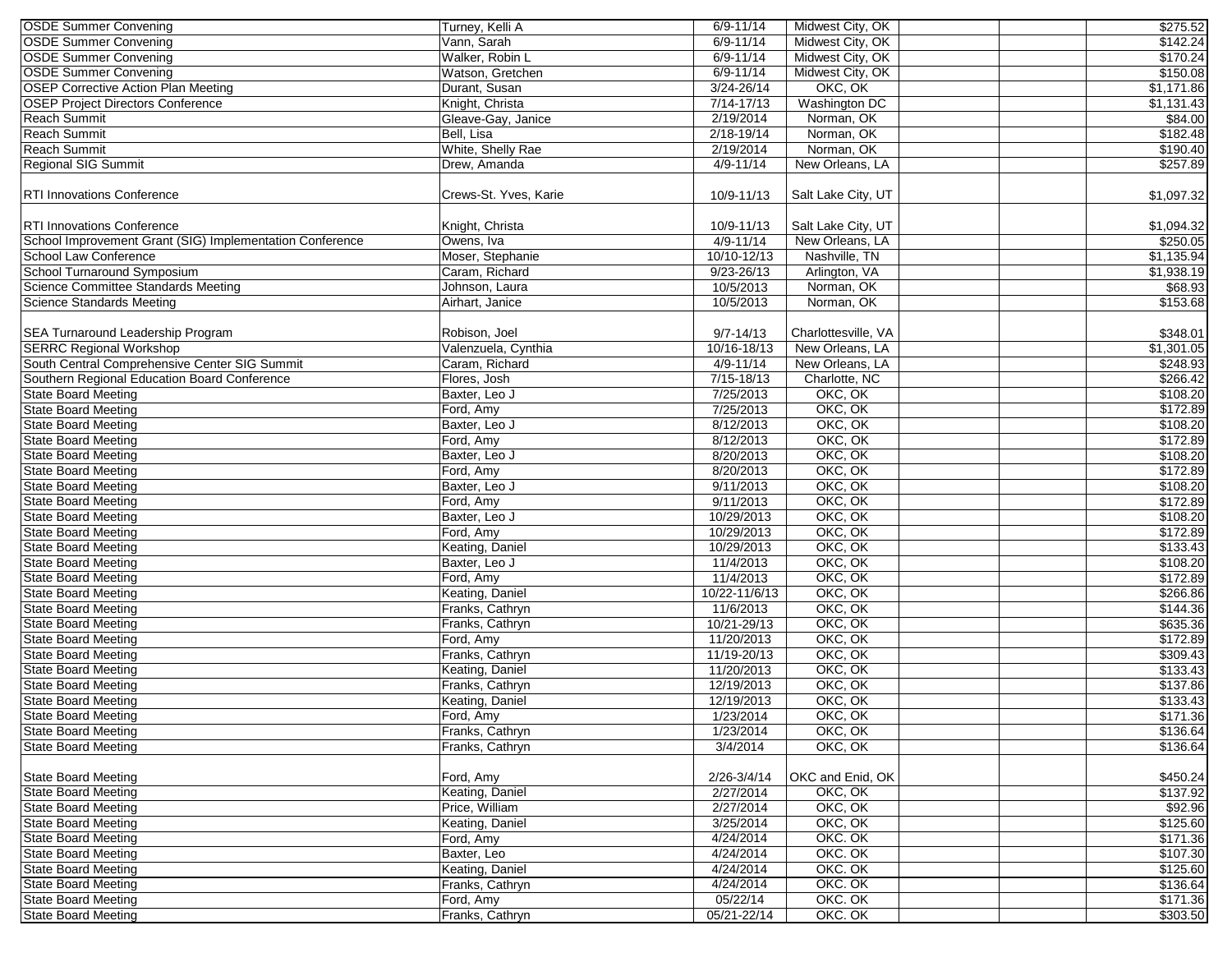| <b>State Board Meeting</b>                     | Keating, Daniel        | 5/22/2014              | OKC. OK | \$132.32 |
|------------------------------------------------|------------------------|------------------------|---------|----------|
| <b>State Board Meeting</b>                     | Baxter, Leo            | 6/26/2014              | OKC, OK | \$107.30 |
| <b>State Board Meeting</b>                     | Keating, Daniel        | 6/26/2014              | OKC, OK | \$132.32 |
| <b>State Board Meeting</b>                     | Franks, Cathryn        | $6/25 - 26/14$         | OKC, OK | \$312.56 |
| <b>State Board Meeting</b>                     | Ford, Amy              | 6/26/2014              | OKC, OK | \$171.36 |
| State Career Tech Board Meeting                | Baxter, Leo J          | 8/15/2013              | OKC, OK | \$108.20 |
| <b>State Career Tech Board Meeting</b>         | Ford, Amy              | 8/15/2013              | OKC, OK | \$172.89 |
| State Career Tech Board Meeting                | Gilbert, Randy         | 8/15/2013              | OKC, OK | \$50.85  |
| State Career Tech Board Meeting                | Meyers, Karl           | $8/14 - 15/13$         | OKC, OK | \$311.92 |
| State Career Tech Board Meeting                | Williams, HC           | 8/14-15/13             | OKC, OK | \$307.49 |
| State Career Tech Board Meeting                | Ford, Amy              | 9/19/2013              | OKC, OK | \$172.89 |
| State Career Tech Board Meeting                | Williams, HC           | 9/18-19/13             | OKC, OK | \$307.49 |
| State Career Tech Board Meeting                | Baxter, Leo J          | 9/19/2013              | OKC, OK | \$108.20 |
| State Career Tech Board Meeting                | Harrel, Marilyn        | 9/19/2013              | OKC, OK | \$85.88  |
| State Career Tech Board Meeting                | Gilbert, Randy         | 9/19/2013              | OKC, OK | \$50.85  |
| State Career Tech Board Meeting                | Baxter, Leo J          | 10/17/2013             | OKC, OK | \$108.20 |
| State Career Tech Board Meeting                | Gilbert, Randy         | 10/17/2013             | OKC, OK | \$50.85  |
| <b>State Career Tech Board Meeting</b>         | Harrel, Marilyn        | 10/17/2013             | OKC, OK | \$85.88  |
| State Career Tech Board Meeting                | Hiett, Jimmy Todd      | 9/19-10/17/13          | OKC, OK | \$212.62 |
| <b>State Career Tech Board Meeting</b>         | Williams, HC           | 101/16-17/13           | OKC, OK | \$314.33 |
| <b>State Career Tech Board Meeting</b>         | Baxter, Leo J          |                        | OKC, OK | \$107.30 |
| <b>State Career Tech Board Meeting</b>         | Ford, Amy              | 1/16/2014<br>1/16/2014 | OKC, OK | \$171.36 |
| State Career Tech Board Meeting                | Gilbert, Randy         | 1/16/2014              | OKC, OK | \$50.40  |
| State Career Tech Board Meeting                | Harrel, Marilyn        | 1/16/2014              | OKC, OK | \$85.12  |
| State Career Tech Board Meeting                | Kennedy, Philip D      | 1/16/2014              | OKC, OK | \$107.30 |
| State Career Tech Board Meeting                | Meyers, Karl           | 1/16/2014              | OKC, OK | \$152.32 |
| State Career Tech Board Meeting                | Williams, HC           | $1/15 - 16/14$         | OKC, OK | \$296.58 |
| <b>State Career Tech Board Meeting</b>         | Hiett, Jimmy Todd      | 2/20/2014              | OKC, OK | \$120.10 |
| <b>State Career Tech Board Meeting</b>         | Baxter, Leo J          | 2/20/2014              | OKC, OK | \$107.30 |
| State Career Tech Board Meeting                | Kennedy, Philip D      | 2/20/2014              | OKC, OK | \$107.30 |
| State Career Tech Board Meeting                | Gilbert, Randy         | 2/20/2014              | OKC, OK | \$50.40  |
| <b>State Career Tech Board Meeting</b>         | Williams, HC           | 2/19-20/14             | OKC, OK | \$296.58 |
| State Career Tech Board Meeting                | Burg, Tim              | 5/15-6/19/14           | OKC, OK | \$90.72  |
| State Career Tech Board Meeting                | Baxter, Leo J          | 06/19/14               | OKC, OK | \$107.30 |
| State Career Tech Board Meeting                | Harrel, Marilyn        | 06/19/14               | OKC, OK | \$85.12  |
| <b>State Career Tech Board Meeting</b>         | Williams, HC           | 06/19/14               | OKC, OK | \$296.58 |
| State Career Tech Board Meeting                | Ford, Amy              | 06/19/14               | OKC, OK | \$171.36 |
| State Career Tech Board Meeting                | Gilbert, Randy         | 06/19/14               | OKC, OK | \$50.40  |
| State Career Tech Board Meeting                | Kennedy, Philip D      | 06/19/14               | OKC, OK | \$107.30 |
| <b>State Textbook Committee Meeting</b>        | Bobo, Jennifer         | 8/7/2013               | OKC, OK | \$40.68  |
| State Textbook Committee Meeting               | Bostwick, Keri         | 11/26/2013             | OKC, OK | \$184.08 |
| <b>State Textbook Committee Meeting</b>        | Harrold, Patricia Ann  | 11/26/2013             | OKC, OK | \$21.47  |
| <b>State Textbook Committee Meeting</b>        | Peterson, Adam Clayton | 11/26/2013             | OKC, OK | \$133.50 |
| State Textbook Committee Meeting               | Bostwick, Keri         | $2/13 - 14/14$         | OKC, OK | \$358.38 |
| <b>State Textbook Committee Meeting</b>        | Bobo, Jennifer         | 2/14/2014              | OKC, OK | \$77.28  |
| <b>State Textbook Committee Meeting</b>        | Peterson, Adam         | 6/13/2014              | OKC, OK | \$130.98 |
| State Textbook Committee Meeting               | Torres, Tamra          | 6/13/2014              | OKC, OK | \$11.20  |
| State Textbook Committee Meeting               | Wood, Kelly Shron      | 6/13/2014              | OKC, OK | \$156.20 |
| State Textbook Committee Meeting               | Horton, Jennifer       | $6/12 - 13/14$         | OKC, OK | \$282.98 |
| State Textbook Committee Meeting               | Pennington, Cherity    | 6/13/2014              | OKC, OK | \$44.80  |
| State Textbook Committee Meeting               | Pilkington, Catherine  | 6/13/2014              | OKC, OK | \$76.16  |
| Statewide Virtual Charter School Board Meeting | Harrington, John D     | 8/13/2013              | OKC, OK | \$18.08  |
| Statewide Virtual Charter School Board Meeting | Long, Debra            | 8/13/2013              | OKC, OK | \$156.03 |
| Statewide Virtual Charter School Board Meeting | Scott, Jaared          | 8/13/2013              | OKC, OK | \$73.45  |
| Statewide Virtual Charter School Board Meeting | Vreeland, Pamela J     | 8/13/2013              | OKC, OK | \$122.13 |
| Statewide Virtual Charter School Board Meeting | Harrington, John D     | 9/10/2013              | OKC, OK | \$18.08  |
| Statewide Virtual Charter School Board Meeting | Long, Debra            | 9/10/2013              | OKC, OK | \$156.03 |
| Statewide Virtual Charter School Board Meeting | Scott, Jaared          | 9/10/2013              | OKC, OK | \$73.45  |
| Statewide Virtual Charter School Board Meeting | Vreeland, Pamela J     | 9/10/2013              | OKC, OK | \$122.13 |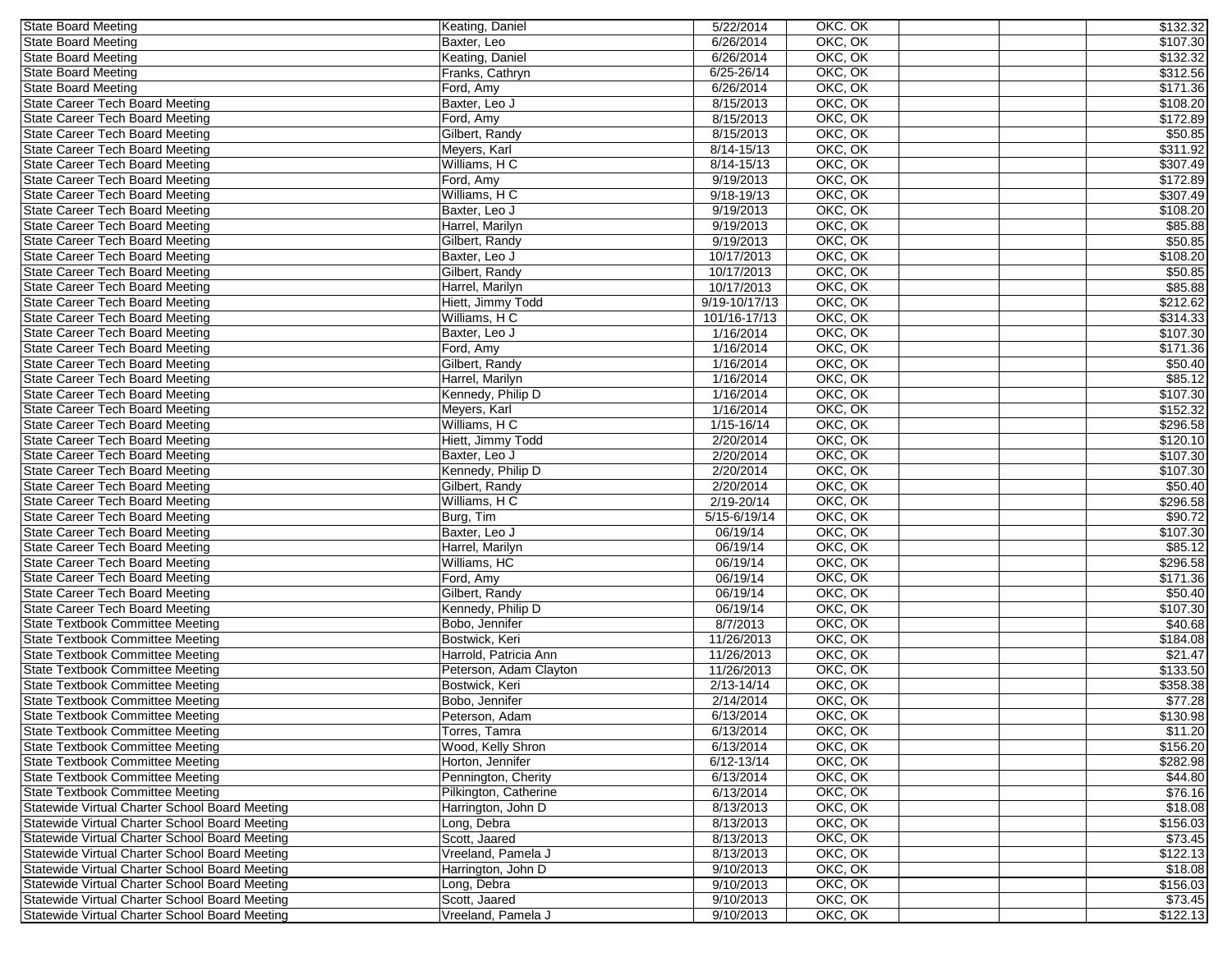| Statewide Virtual Charter School Board Meeting      | Floyd, Carol Denise | 10/8/2013      | OKC, OK            | \$101.42]  |
|-----------------------------------------------------|---------------------|----------------|--------------------|------------|
| Statewide Virtual Charter School Board Meeting      | Harrington, John D  | 10/8/2013      | OKC, OK            | \$18.08    |
| Statewide Virtual Charter School Board Meeting      | Long, Debra         | 10/8/2013      | OKC, OK            | \$156.03   |
| Statewide Virtual Charter School Board Meeting      | Scott, Jaared       | 10/8/2013      | OKC, OK            | \$73.45    |
| Statewide Virtual Charter School Board Meeting      | Vreeland, Pamela J  | 10/8/2013      | OKC, OK            | \$122.13   |
| Statewide Virtual Charter School Board Meeting      | Floyd, Carol Denise | 11/12/2013     | OKC, OK            | \$101.42   |
| Statewide Virtual Charter School Board Meeting      | Harrington, John D  | 11/12/2013     | OKC, OK            | \$18.08    |
| Statewide Virtual Charter School Board Meeting      | Long, Debra         | 11/12/2013     | OKC, OK            | \$156.03   |
| Statewide Virtual Charter School Board Meeting      | Scott, Jaared       | 11/12/2013     | OKC, OK            | \$73.45    |
| Statewide Virtual Charter School Board Meeting      | Vreeland, Pamela J  | 11/12/2013     | OKC, OK            | \$122.13   |
| Statewide Virtual Charter School Board Meeting      | Long, Debra         | 12/10/2013     | OKC, OK            | \$156.03   |
| Statewide Virtual Charter School Board Meeting      | Scott, Jaared       | 12/10/2013     | OKC, OK            | \$73.45    |
| Statewide Virtual Charter School Board Meeting      | Harrington, John D  | 12/10/2013     | OKC, OK            | \$18.08    |
| Statewide Virtual Charter School Board Meeting      | Vreeland, Pamela J  | 12/10/2013     | OKC, OK            | \$122.13   |
| Statewide Virtual Charter School Board Meeting      | Floyd, Carol Denise | 12/10/2013     | OKC, OK            | \$101.42   |
|                                                     |                     |                |                    |            |
| Statewide Virtual Charter School Board Meeting      | Floyd, Carol Denise | 1/14/2014      | OKC, OK            | \$100.58   |
| Statewide Virtual Charter School Board Meeting      | Harrington, John D  | 1/14/2014      | OKC, OK            | \$17.92    |
| Statewide Virtual Charter School Board Meeting      | Long, Debra         | 1/14/2014      | OKC, OK            | \$154.72   |
| Statewide Virtual Charter School Board Meeting      | Scott, Jaared       | 1/14/2014      | OKC, OK            | \$72.80    |
| Statewide Virtual Charter School Board Meeting      | Vreeland, Pamela J  | 1/14/2014      | OKC, OK            | \$121.12   |
| Statewide Virtual Charter School Board Meeting      | Vreeland, Pamela J  | 03/11/14       | OKC, OK            | \$125.60   |
| Statewide Virtual Charter School Board Meeting      | Harrington, John D  | 03/11/14       | OKC, OK            | \$17.92    |
| Statewide Virtual Charter School Board Meeting      | Long, Debra         | 03/11/14       | OKC, OK            | \$154.72   |
| Statewide Virtual Charter School Board Meeting      | Scott, Jaared       | 03/11/14       | OKC, OK            | \$72.80    |
| Statewide Virtual Charter School Board Meeting      | Floyd, Carol Denise | 03/11/14       | OKC, OK            | \$100.58   |
| Statewide Virtual Charter School Board Meeting      | Long, Debra         | 4/8/2014       | OKC, OK            | \$154.72   |
| Statewide Virtual Charter School Board Meeting      | Floyd, Carol Denise | 4/8/2014       | OKC, OK            | \$100.58   |
| Statewide Virtual Charter School Board Meeting      | Harrington, John D  | 4/8/2014       | OKC, OK            | \$17.92    |
| Statewide Virtual Charter School Board Meeting      | Scott, Jaared       | 4/8/2014       | OKC, OK            | \$72.80    |
| Statewide Virtual Charter School Board Meeting      | Vreeland, Pamela J  | 4/8/2014       | OKC, OK            | \$125.60   |
| Statewide Virtual Charter School Board Meeting      | Floyd, Carol Denise | 5/13/2014      | OKC. OK            | \$100.58   |
| Statewide Virtual Charter School Board Meeting      | Harrington, John D  | 5/13/2014      | OKC. OK            | \$17.92    |
| Statewide Virtual Charter School Board Meeting      | Scott, Jaared       | 5/13/2014      | OKC. OK            | \$72.80    |
| Statewide Virtual Charter School Board Meeting      | Vreeland, Pamela J  | 5/13/2014      | OKC. OK            | \$125.60   |
| Statewide Virtual Charter School Board Meeting      | Floyd, Carol Denise | 6/10/2014      | OKC, OK            | \$100.58   |
| Statewide Virtual Charter School Board Meeting      | Harrington, John D  | 6/10/2014      | OKC, OK            | \$17.92    |
| Statewide Virtual Charter School Board Meeting      | Long, Debra         | 6/10/2014      | OKC, OK            | \$154.72   |
| Statewide Virtual Charter School Board Meeting      | Scott, Jaared       | 6/10/2014      | OKC, OK            | \$72.80    |
| Statewide Virtual Charter School Board Meeting      | Vreeland, Pamela J  | 6/10/2014      | OKC, OK            | \$125.60   |
| <b>STEM Consortrium Meeting</b>                     | Downs, Jeff         | 10/24-25/13    | Columbus, OH       | \$679.43   |
| <b>STEM Soluntions Conference</b>                   | Downs, Jeff         | $4/23 - 25/14$ | Washington DC      | \$1,450.50 |
| Strategic Data Planning Institute                   | Tamborski, Michael  | $9/9 - 14/13$  | Cambridge, MA      | \$219.75   |
| Strategic Data Planning Institute                   | Bernhardt, Kurt     | $9/9 - 14/13$  | Boston, MA         | \$239.61   |
| Strategic Data Project (SDP) Convening              | White, Kerri        | 4/22-24/14     | Boston, MA         | \$66.80    |
| Summer Convening                                    | Hall, Michelle Dawn | $5/28 - 31/13$ | OKC, OK            | \$146.90   |
| Summer Convening                                    | McMillan, Sherril   | 5/28-31/13     | OKC, OK            | \$118.65   |
|                                                     |                     |                |                    |            |
| TASK-12 Board Meeting                               | Everhart, Mark      | 3/16-19/14     | Salt Lake City, UT | \$1,092.44 |
| Teacher amd Leader Effectiveness Commission Meeting | Harris, Susan       | 10/8/2013      | OKC, OK            | \$128.35   |
| Teacher amd Leader Effectiveness Commission Meeting | Tinney, Ginger      | 10/8/2013      | OKC, OK            | \$24.86    |
| Teacher amd Leader Effectiveness Commission Meeting | Harris, Susan       | 2/18/2014      | OKC, OK            | \$127.30   |
| <b>Teacher Competency Review Panel Meeting</b>      | Fischer, Dr Gayle   | 7/10/2013      | OKC, OK            | \$41.81    |
| Teacher Competency Review Panel Meeting             | Mather, Jeanne      | 7/10/2013      | OKC, OK            | \$55.82    |
| Teacher Competency Review Panel Meeting             | Trigalet, Tom       | 7/10/2013      | OKC, OK            | \$110.95   |
| <b>Teacher Competency Review Panel Meeting</b>      | Robinson, Kayla     | 8/6/2013       | OKC, OK            | \$127.58   |
| <b>Teacher Competency Review Panel Meeting</b>      | Trigalet, Tom       | 8/6/2013       | OKC, OK            | \$110.95   |
| Teacher Competency Review Panel Meeting             | Sacket Jr, Billy    | 9/9/2013       | OKC, OK            | \$135.60   |
| <b>Teacher Competency Review Panel Meeting</b>      | Trigalet, Tom       | 9/9/2013       | OKC, OK            | \$110.95   |
| Teacher Competency Review Panel Meeting             | Fischer, Dr Gayle   | 10/8/2013      | OKC, OK            | \$41.81    |
| <b>Teacher Competency Review Panel Meeting</b>      | Mather, Jeanne      | 10/8/2013      | OKC, OK            | \$55.82    |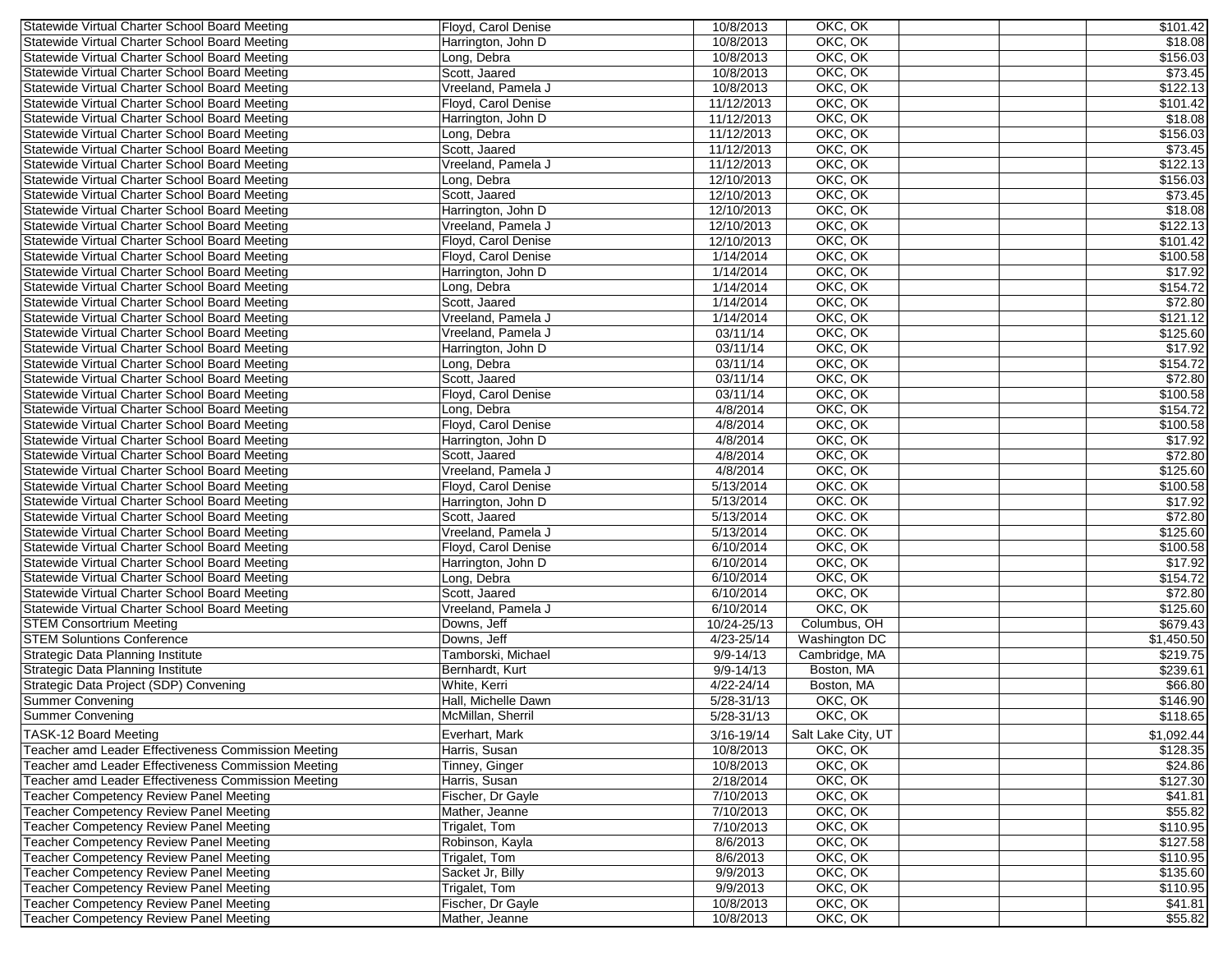| Teacher Competency Review Panel Meeting                              | Sacket Jr. Billy                | 10/8/2013      | OKC, OK          |         | \$135.60               |
|----------------------------------------------------------------------|---------------------------------|----------------|------------------|---------|------------------------|
| Teacher Competency Review Panel Meeting                              | Robinson, Kayla                 | 11/6/2013      | OKC, OK          |         | \$127.58               |
| Teacher Competency Review Panel Meeting                              | Trigalet, Tom                   | 11/6/2013      | OKC, OK          |         | \$110.95               |
| Teacher Competency Review Panel Meeting                              | Sacket Jr. Billy                | 11/6/2013      | OKC, OK          |         | \$135.60               |
| Teacher Competency Review Panel Meeting                              | Sacket Jr. Billy                | 12/4/2013      | OKC, OK          |         | \$135.60               |
| Teacher Competency Review Panel Meeting                              | Robinson, Kayla                 | 12/4/2013      | OKC, OK          |         | \$127.58               |
| Teacher Competency Review Panel Meeting                              | Fischer, Dr Gayle               | 1/8/2014       | OKC, OK          |         | \$41.44                |
| Teacher Competency Review Panel Meeting                              | Mather, Jeanne                  | 1/8/2014       | OKC, OK          |         | \$55.38                |
| Teacher Competency Review Panel Meeting                              | Sacket Jr. Billy                | 1/8/2014       | OKC, OK          |         | \$134.40               |
| Teacher Competency Review Panel Meeting                              | Trigalet, Tom                   | 1/8/2014       | OKC, OK          |         | \$110.00               |
| Teacher Competency Review Panel Meeting                              | Mather, Jeanne                  | 2/13/2014      | OKC, OK          |         | \$55.38                |
| Teacher Competency Review Panel Meeting                              | Sacket Jr. Billy                | 2/13/2014      | OKC, OK          |         | \$134.40               |
| Teacher Competency Review Panel Meeting                              | Trigalet, Tom                   | 2/13/2014      | OKC, OK          |         | \$110.00               |
| <b>Teacher Competency Review Panel Meeting</b>                       | Sacket Jr. Billy                | 3/13/2014      | OKC, OK          |         | \$134.40               |
| Teacher Competency Review Panel Meeting                              | Trigalet, Tom                   | 3/13/2014      | OKC, OK          |         | \$110.00               |
|                                                                      | Sacket Jr. Billy                | 4/7/2014       | OKC, OK          |         | \$134.40               |
| Teacher Competency Review Panel Meeting                              | Trigalet, Tom                   | 4/7/2014       | OKC, OK          |         |                        |
| Teacher Competency Review Panel Meeting                              |                                 |                |                  |         | \$110.00               |
| Teacher Competency Review Panel Meeting                              | Fischer, Dr Gayle               | 4/7/2014       | OKC, OK          |         | \$41.44                |
| Teacher Competency Review Panel Meeting                              | Sacket Jr. Billy                | 5/5/2014       | OKC. OK          |         | \$134.40               |
| Teacher Competency Review Panel Meeting                              | Fischer, Dr Gayle               | 5/5/2014       | OKC. OK          |         | \$41.44                |
| Teacher Competency Review Panel Meeting                              | Mather, Jeanne                  | 6/12/2014      | OKC, OK          |         | \$55.38                |
| Teacher Competency Review Panel Meeting                              | Sacket Jr. Billy                | 6/12/2014      | OKC, OK          |         | \$134.40               |
| Teacher Competency Review Panel Meeting                              | Fischer, Dr Gayle               | 6/12/2014      | OKC, OK          |         | \$41.44                |
| Teacher Competency Review Panel Meeting                              | Trigalet, Tom                   | 6/12/2014      | OKC, OK          |         | \$110.00               |
| Teacher Effectiveness Leadership Commission Meeting                  | Harris, Susan                   | 7/16/2013      | OKC, OK          |         | \$128.35               |
| Teacher Effectiveness Leadership Commission Meeting                  | Harris, Susan                   | 8/27/2013      | OKC, OK          |         | \$128.35               |
| Teacher Effectiveness Leadership Commission Meeting                  | Tinney, Ginger                  | 8/27/2013      | OKC, OK          |         | \$24.86                |
| Teacher Effectiveness Leadership Commission Meeting                  | Harris, Susan                   | 12/17/2013     | OKC, OK          |         | \$128.35               |
| Teacher Effectiveness Leadership Commission Meeting                  | Tinney, Ginger                  | 12/17/2013     | OKC, OK          |         | \$24.86                |
| Teacher Effectiveness Leadership Commission Meeting                  | Harris, Susan                   | 1/21/2014      | OKC, OK          |         | \$127.30               |
| Teacher Effectiveness Leadership Commission Meeting                  | Tinney, Ginger                  | 1/21/2014      | OKC, OK          |         | \$24.64                |
| Teacher Effectiveness Leadership Commission Meeting                  | Harris, Susan                   | 03/19/14       | OKC, OK          |         | \$127.30               |
| Teacher Effectiveness Leadership Commission Meeting                  | Tinney, Ginger                  | 03/19/14       | OKC, OK          |         | \$24.64                |
| Teacher Effectiveness Leadership Commission Meeting                  | Harris, Susan                   | 4/15/2014      | OKC, OK          |         | \$127.30               |
| Teacher Effectiveness Leadership Commission Meeting                  | Tinney, Ginger                  | 4/15/2014      | OKC, OK          |         | \$24.64                |
| Teacher Shortage Task Force                                          | <b>Edmond Public Schools</b>    | 8/29/2013      | OKC, OK          | \$75.35 |                        |
| <b>Teacher Shortage Task Force</b>                                   | <b>Edmond Public Schools</b>    | 11/13/2013     | OKC, OK          | \$75.35 |                        |
| <b>Textbook Committee Meeting</b>                                    | Bostwick, Keri                  | $8/6 - 7/13$   | OKC, OK          |         | \$358.82               |
| <b>Textbook Committee Meeting</b>                                    | Campbell, Sherry Lee            | $8/6 - 7/13$   | OKC, OK          |         | \$336.78               |
| <b>Textbook Committee Meeting</b>                                    | Peterson, Adam Clayton          | $8/6 - 7/13$   | OKC, OK          |         | \$289.32               |
| <b>Textbook Committee Meeting</b>                                    | Pilkington, Catherine           | 8/7/2013       | OKC, OK          |         | \$79.10                |
| <b>Textbook Committee Meeting</b>                                    | Clancy, Michele                 | 8/7/2013       | OKC, OK          |         | \$132.10               |
| <b>Textbook Committee Meeting</b>                                    | Harrold, Patricia Ann           | 8/7/2013       | OKC, OK          |         | \$21.47                |
| <b>Textbook Committee Meeting</b>                                    | Campbell, Sherry Lee            | 02/13-14/14    | OKC, OK          |         | \$343.72               |
| <b>Textbook Committee Meeting</b>                                    | Clancy, Michele                 | 11/26/2013     | OKC, OK          |         | \$132.10               |
| <b>Textbook Committee Meeting</b>                                    | Clancy, Michele                 | 2/14/2014      | OKC, OK          |         | \$131.00               |
| <b>Textbook Committee Meeting</b>                                    | Pilkington, Catherine           | 11/26/2013     | OKC, OK          |         | \$79.10                |
| <b>Textbook Committee Meeting</b>                                    | Torres, Tamra                   | 2/14/2014      | OKC, OK          |         | \$10.08                |
| <b>Textbook Committee Meeting</b>                                    | Peterson, Adam Clayton          |                | OKC, OK          |         | \$132.40               |
| <b>Textbook Committee Meeting</b>                                    | Harrold, Patricia Ann           | 2/14/2014      | OKC, OK          |         | \$22.40                |
| Troops to Teacher Annual Managers Meeting                            | Satterfield, Shelby             | $3/17 - 21/14$ | Pensacola, FL    |         | $\overline{$1,497.72}$ |
| University of Virginia District Boot Camp                            | Owens, Iva                      | $1/8 - 11/14$  | Albuquerque, NM  |         | \$700.60               |
| <b>USDA Agency Workshop</b>                                          | Hamilton, Debra L               | 12/8-10/13     | Dallas, TX       |         | \$1,082.68             |
| <b>USDA Agency Workshop</b>                                          | Simmons, Barbara                | 12/8-13/13     | Crystal City, VA |         | \$1,929.25             |
|                                                                      |                                 |                | Crystal City, VA |         |                        |
| <b>USDA Agency Workshop</b>                                          | Hildenbrand, Joanie             | 12/8-13/13     |                  |         | \$1,904.20             |
| <b>USDA Mini SMARRT Training</b>                                     | Simmons, Barbara                | $9/23 - 27/13$ | Dallas, TX       |         | \$1,340.50             |
| <b>USDA Mini SMARRT Training</b><br><b>USDA Mini SMARRT Training</b> | Flute, Tammy<br>Wesevich, Fondi | 9/23-26/13     | Dallas, TX       |         | \$1,219.94             |
|                                                                      |                                 | $9/23 - 27/13$ | Dallas, TX       |         | \$1,328.41             |
| <b>USDA Mini SMARRT Training</b>                                     | Miller, Kristen                 | $6/23 - 26/13$ | Dallas, TX       |         | \$1,261.14             |